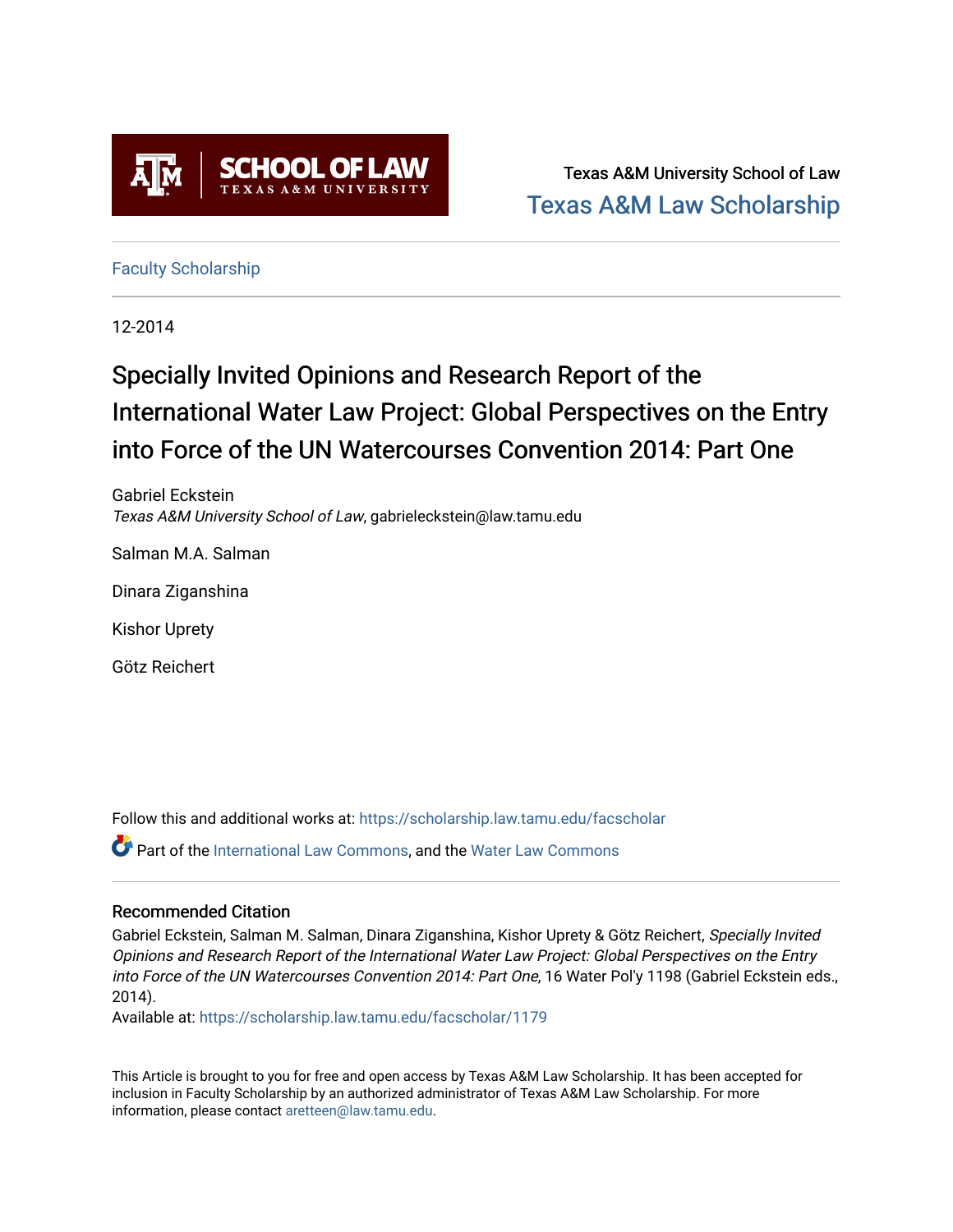## Specially invited opinions and research report of the International Water Law Project: global perspectives on the entry into force of the UN Watercourses Convention 2014: part one

Gabriel Eckstein<sup>1</sup> (Editor)

E-mail: [gabrieleckstein@law.tamu.edu](mailto:gabrieleckstein@law.tamu.edu)

#### **Abstract**

From the Editor-in-Chief, Dr Jerome Delli Priscoli: This is a research report on opinions of prominent international water lawyers from each continent on the potential impacts of the 1997 UN Convention on Non-Navigational Uses of International Watercourses. It will be published in two successive editions of Water Policy.

Keywords: International water law; Watercourses Convention

## Introduction to the series

The following compilation is reproduced and adapted from a series of essays that appeared in the blog of the International Water Law Project [\(www.internationalwaterlaw.org](http://www.internationalwaterlaw.org)). The series was solicited in preparation for the coming into force of the 1997 UN Convention on the Non-Navigational Uses of International Watercourses. The Convention had been pending for 17 years since its adoption by the United Nations General Assembly (UNGA) in 1997. On 19 May 2014, Vietnam became the 35th party to the treaty, bringing the total number of State Parties to 35, the minimum number of ratifications needed to bring that Convention into force.

In anticipation of this long-awaited occasion, during the summer of 2014, the International Water Law Project hosted a series of essays on its blog ([www.internationalwaterlaw.org/blog/](http://www.internationalwaterlaw.org/blog/)) from some of the most knowledgeable scholars and practitioners worldwide. The series provided unique

<sup>&</sup>lt;sup>1</sup> Professor Eckstein is a member of the law faculty at Texas A&M University, creator and director of the International Water Law Project, and editor of the International Water Law Project Blog.

doi: 10.2166/wp.2014.008

<sup>©</sup> IWA Publishing 2014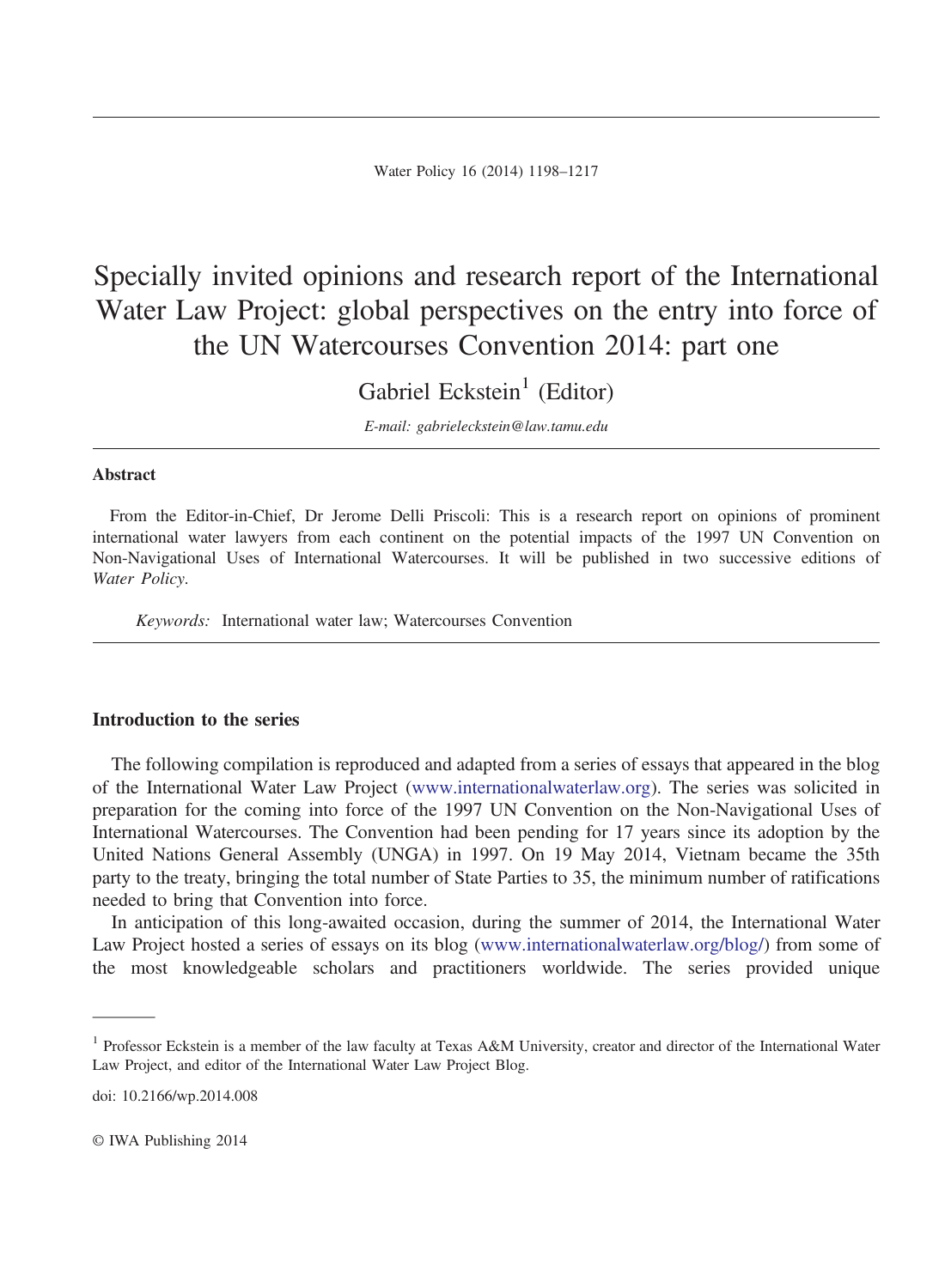perspectives and information on the implications of the Convention for international water law and the global management of transboundary watercourses. The outcome was a fantastic, provocative, and timely compilation that offered readers both an introduction and unique insight into the Convention. It also offered readers the opportunity to participate in the discussion and offer their own perspectives and opinions by submitting comments on the various essays. While the essays have been included in the following compilation, the readers' comments can be found on the International Water Law Project Blog.

The International Water Law Project is itself a unique institution. Existing solely on the Internet, the website is one of the premier resources and clearing houses for information on international water law and policy. Its purpose is to educate and provide relevant resources to researchers and the public, and to facilitate cooperation over the world's freshwater resources.

### 1. UN Convention finally in force

On 19 May 2014, Vietnam became the 35th party to the 1997 UN Convention on the Law of the Non-Navigational Uses of International Watercourses. As a result, on 17 August 2014, 90 days after that 35th ratification was deposited, the Convention came into force.

Long in coming, the Convention's success was never guaranteed. Adopted by the UN General Assembly (UNGA) in 1997, the Convention appeared set for ratification as 103 of the UN's Member States voted in favor of it. Only three countries voted against – Burundi, China, and Turkey – while 27 nations abstained and 33 were absent from the vote. That vote, however, masked long-standing disagreements over how transboundary freshwater resources should be allocated and managed. In particular, upper and lower riparians disagreed over the primacy of the Convention's cornerstone principles of equitable and reasonable use – favored by most upper riparians – and the doctrine of no significant harm – preferred by most lower riparians ([Eckstein, 2002](#page-20-0)).

Lackluster support in the years following the Convention's inception suggested to some that the treaty was doomed to failure. More recently, though, the rate of ratifications more than doubled (18 in the first 12 years in comparison with 17 over the past 5 years). While that resurgence may have been due, in part, to the efforts of the World Wildlife Fund (which, in around 2009, added ratification of the Convention to its advocacy agenda), it also suggests a broadening recognition that nations have an obligation to cooperate over transboundary freshwater resources. Maybe it is the threat of climate change, or concerns over dwindling domestic water resources, but the fact that states are willing to bind themselves to the procedural and substantive norms of the Convention is a promising sign, especially since the transboundary character of freshwater resources globally represents the norm rather than the exception.

Sixty percent of all fresh water on Earth flows through basins shared by at least two countries; 21 countries lie entirely within international basins; 13 basins worldwide are shared between five and eight riparian nations; five basins (the Congo, Niger, Nile, Rhine, and Zambezi) are shared between nine and 11 countries; one river – the Danube – flows through the territory of 17 nations ([UNEP,](#page-20-0) [2002](#page-20-0)). There are 276 watercourses traversing the boundaries of an estimated 145 countries, while nearly 450 transboundary aquifers and aquifer bodies have been identified crossing nearly every continental country [\(Eckstein & Sindico, 2014](#page-20-0)). Hence, a global framework agreement guiding the management and governance of shared freshwater resources is both a logical achievement and a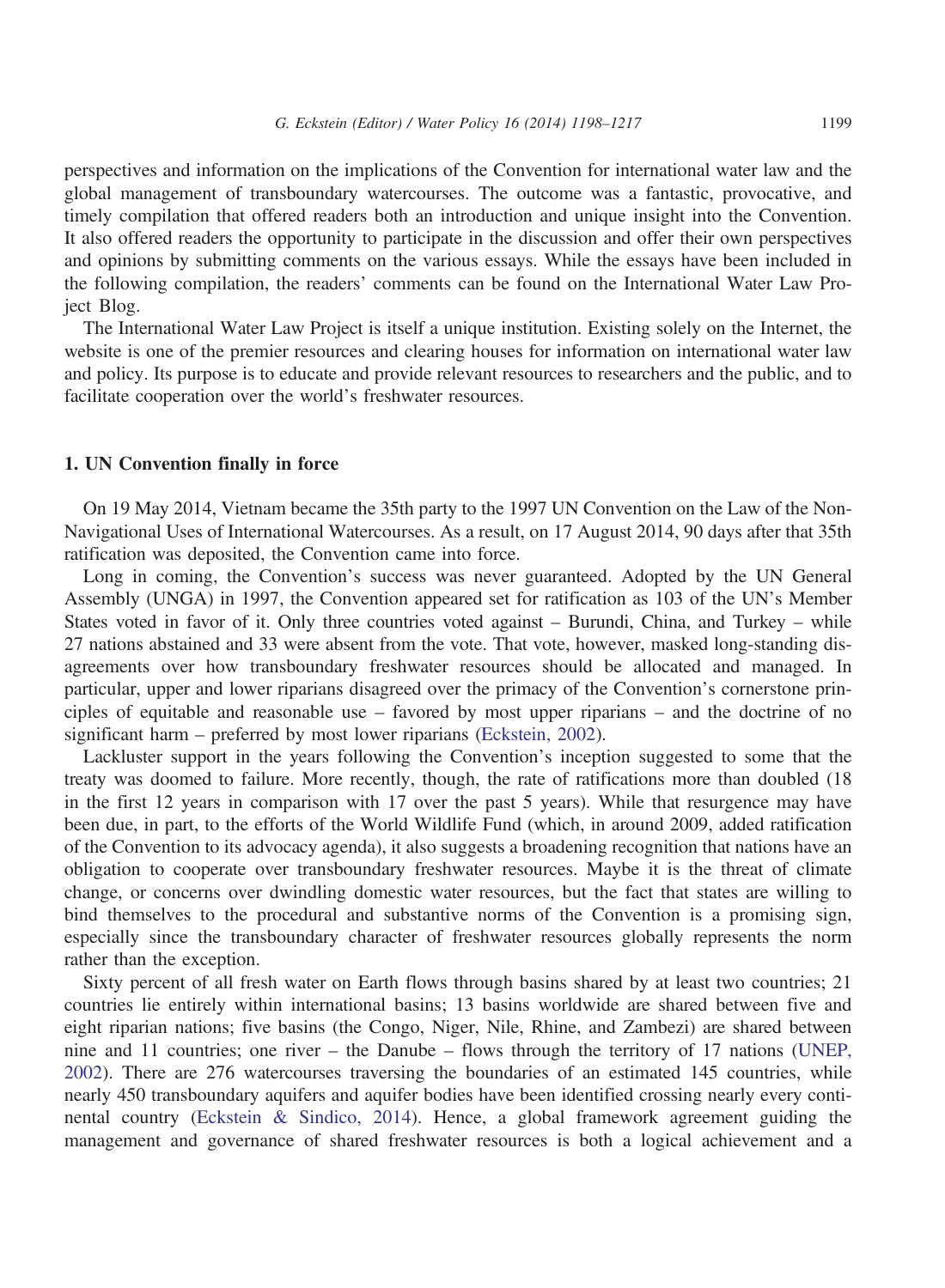significant landmark in the evolution of international water law and the international community's efforts to better and peacefully manage transboundary freshwater resources.

Entry into force of the Convention, however, is not the last word on the matter. In fact, this milestone raises as many new questions as existed leading to its implementation. For example, what does the geographic distribution of member states indicate for the global success of the treaty? Of the 35 ratifications, the vast majority are from either Europe (16) or Africa (12); only two ratifying parties are found in Asia, and none come from the American hemisphere; five others are from the non-African Middle East region, albeit a total of eight nations from the so-called MENA region (Middle East and North Africa) are now State Parties to the Convention (see Figure 1). At the very least, this distribution suggests a certain geographic bias toward (and against) the Convention. In terms of upper and lower riparians, the picture is less clear. Of the 35 State Parties, five are mostly upper riparians, 10 are mostly lower riparians, 12 have mixed upper and lower riparian characteristics, and eight have no upper or lower riparian attributes, as outlined in [Table 1.](#page-4-0)

Notwithstanding the geographic distribution, other questions arise. What will implementation of the Convention mean in practice? How will nations implement its mandates within their borders and in relation to riparian neighbors? Why have nations in the Americas and Asia eschewed ratification? What does the entry into force of the Convention mean for the [United Nations Economic Commission](#page-20-0) [for Europe \(UNECE\) Convention on the Protection and Use of Transboundary Watercourses and Inter](#page-20-0)[national Lakes \(1992\),](#page-20-0) which is already in force in much of Europe and, on 6 February 2013, opened its membership to the rest of the world? And, what will the Convention's implementation mean for existing regional and local transboundary freshwater agreements?

The following essays offer various and divergent perspectives from around the world about the UN Watercourses Convention (UNWC). While they do not answer all of these questions, they provide



Fig. 1. Map of State Parties to the UN Watercourses Convention.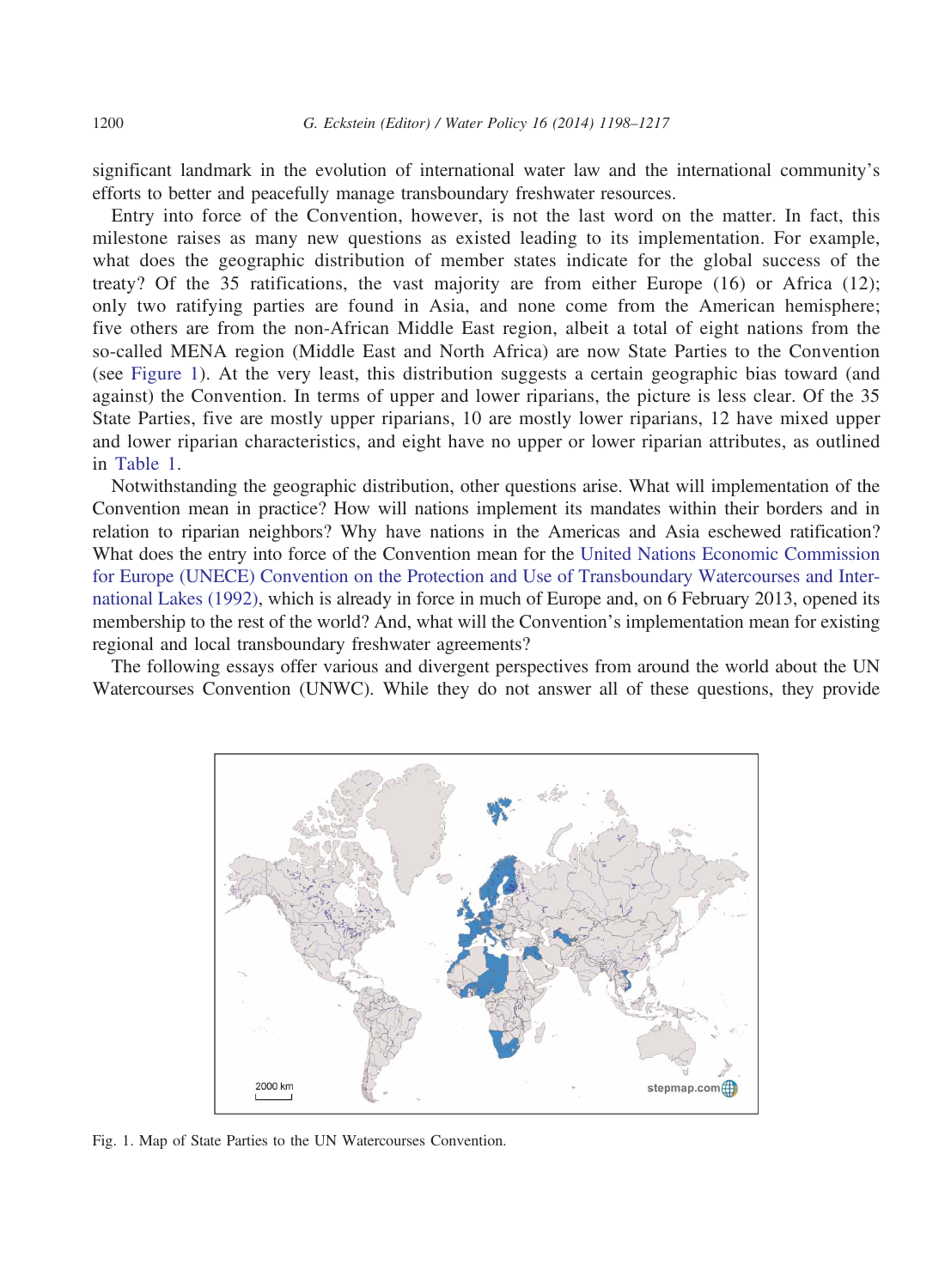|                    | Vote at UNGA   | Riparian       | Economic income |                                 |
|--------------------|----------------|----------------|-----------------|---------------------------------|
| Country            | (1997)         | characteristic | $level*$        | Geographic region*              |
| Benin              | Absent         | Upper/lower    | Low             | Sub-Saharan Africa              |
| Burkina Faso       | For            | Mostly upper   | Low             | Sub-Saharan Africa              |
| Chad               | Not recorded   | Mostly upper   | Low             | Sub-Saharan Africa              |
| Côte d'Ivoire      | For            | Mostly lower   | Low-middle      | Sub-Saharan Africa              |
| Denmark            | For            | Neither        | High            | Western Europe                  |
| Finland            | For            | Neither        | High            | Western Europe                  |
| France             | Abstain        | Upper/lower    | High            | Western Europe                  |
| Germany            | For            | Upper/lower    | High            | Western Europe                  |
| Greece             | For            | Upper/lower    | High            | Western Europe                  |
| Guinea-Bissau      | Not recorded   | Lower          | Low             | Sub-Saharan Africa              |
| Hungary            | For            | Upper/lower    | Upper-middle    | Eastern Europe and Central Asia |
| Iraq               | Not recorded   | Lower          | Upper-middle    | Middle East and North Africa    |
| Ireland            | For            | Neither        | High            | Western Europe                  |
| Italy              | For            | Neither        | High            | Western Europe                  |
| Jordan             | For            | Neither        | Upper-middle    | Middle East and North Africa    |
| Lebanon            | Absent         | Upper          | Upper-middle    | Middle East and North Africa    |
| Libya              | For            | Neither        | Upper-middle    | Middle East and North Africa    |
| Luxembourg         | For            | Upper/lower    | High            | Western Europe                  |
| Montenegro         | Not applicable | Lower          | Upper-middle    | Eastern Europe and Central Asia |
| Morocco            | For            | Neither        | Lower-middle    | Middle East and North Africa    |
| Namibia            | For            | Upper/lower    | Upper-middle    | Sub-Saharan Africa              |
| <b>Netherlands</b> | For            | Mostly lower   | High            | Western Europe                  |
| Niger              | Absent         | Upper/lower    | Low             | Sub-Saharan Africa              |
| Nigeria            | Absent         | Mostly lower   | Lower-middle    | Sub-Saharan Africa              |
| Norway             | For            | Upper/lower    | High            | Western Europe                  |
| Portugal           | For            | Mostly lower   | High            | Western Europe                  |
| Qatar              | For            | Neither        | High            | Middle East and North Africa    |
| South Africa       | For            | Mostly upper   | Upper-middle    | Sub-Saharan Africa              |
| Spain              | Abstain        | Upper          | High            | Western Europe                  |
| Sweden             | For            | Upper/lower    | High            | Western Europe                  |
| Syria              | For            | Upper/lower    | Lower-middle    | Middle East and North Africa    |
| Tunisia            | For            | Mostly lower   | Upper-middle    | Middle East and North Africa    |
| United             | For            | Neither        | High            | Western Europe                  |
| Kingdom            |                |                |                 |                                 |
| Uzbekistan         | Abstain        | Upper/lower    | Lower-middle    | Eastern Europe and Central Asia |
| Vietnam            | For            | Mostly lower   | Low             | East Asia and Pacific Islands   |

<span id="page-4-0"></span>Table 1. State Parties to the UN Watercourses Convention.

\*Economic income level and geographic region categories, except the Western Europe geographic region category, are based on classifications established by the World Bank. The Western Europe geographic region category was created by this author. The chart is adapted from [Eckstein \(2002](#page-20-0)).

Note: Paraguay, Venezuela, and Yemen have signed the Convention, but have not yet ratified it.

informative, and occasionally provocative, assessments and interpretations that further the conversation about the management of the world's shared water resources. The essays appear below in the order they appeared on the International Water Law Project Blog.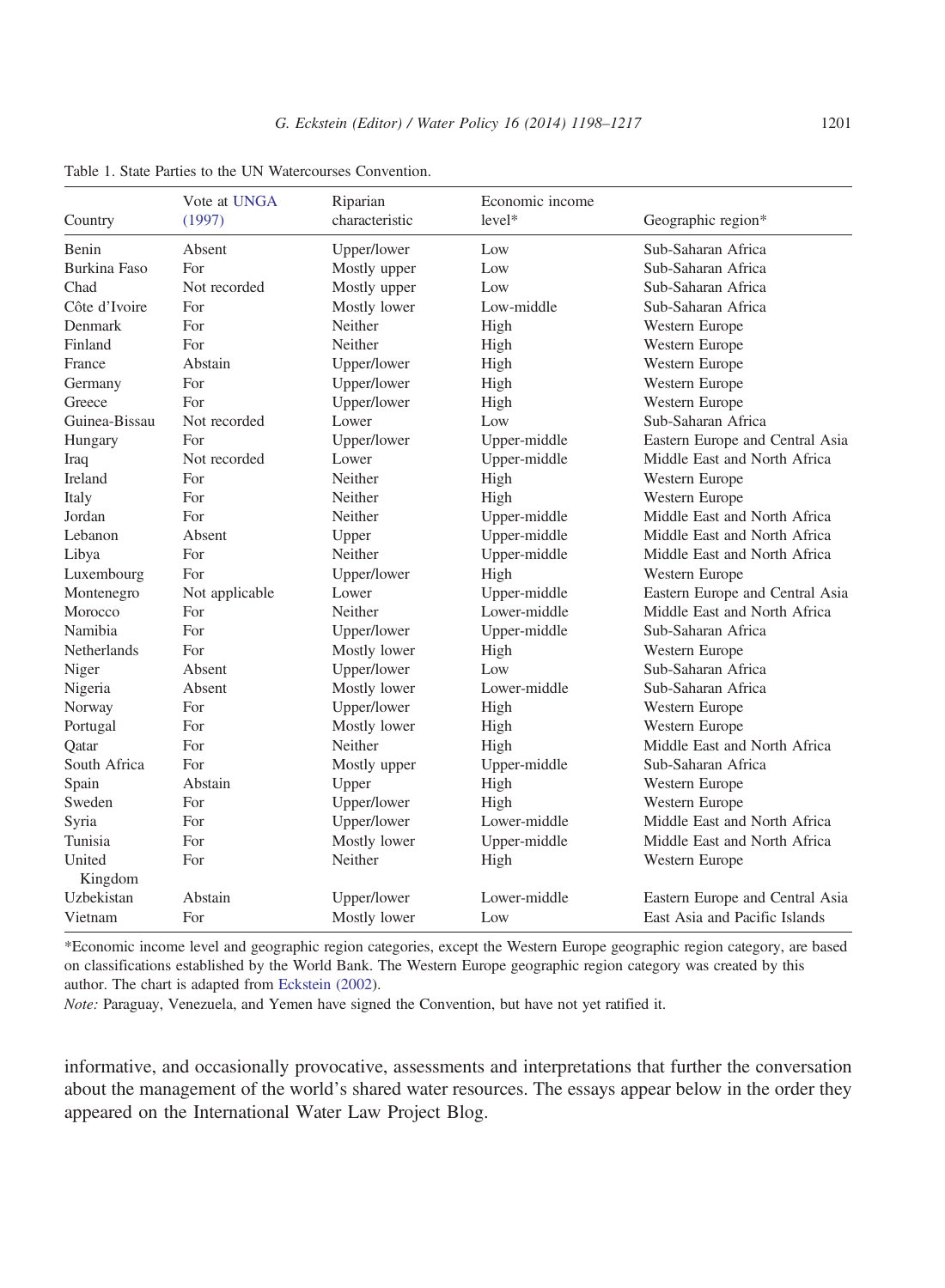## 2. Dr Stephen McCaffrey<sup>2</sup> on the entry into force of the 1997 Watercourses Convention

With the 35th ratification by Vietnam on 19 May 2014, the 1997 Convention on the Law of the Non-Navigational Uses of International Watercourses entered into force on 17 August 2014, 90 days after that ratification as provided by Article 36(1) of the Convention. While the pace of ratifications has been rather slow, after an initial burst by Middle Eastern states, it has picked up of late. The Convention's entry into force is no doubt a landmark event for international water law, but it also augurs well for the protection, use, and management of international freshwater resources according to generally accepted principles. Despite the importance of the Convention's entry into force, however, one should not lose sight of its significance as a reflection of basic principles of customary international law on the subject.

It is well known that the Convention was negotiated at the United Nations Headquarters in 1996 and 1997 on the basis of a set of draft articles prepared by the International Law Commission over a 20-year period (1974–1994). The Commission had been requested by the General Assembly in 1970 to study the topic with a view to its progressive development and codification. 'Codification' in this context refers to the more precise formulation of rules of customary international law. The Commission's draft articles were adopted by the negotiating governments with only minor – albeit in certain cases important – changes. The result is a treaty that would be expected to codify the most fundamental principles of the law of international watercourses. Those principles are generally believed to be equitable and reasonable utilization, prevention of significant harm, and prior notification of planned measures. They are expressed in specific provisions of the Convention, but a number of other provisions are supportive of or ancillary to them – such as the general obligation to cooperate, the obligation to exchange data and information on a regular basis, and the obligation to protect and preserve aquatic ecosystems. To the extent that the 1997 Convention represents such a codification, the rules reflected in it would be binding on all states as customary international law whether or not the Convention was in force for a particular state.

Rather remarkably, almost immediately after the Convention was concluded, the International Court of Justice began drawing heavily upon it in its judgments. Thus in the Gabčíkovo–[Nagymaros Project](#page-20-0) [case \(Hungary/Slovakia\) \(ICJ, 1997](#page-20-0)), decided 4 months after the Convention was concluded, the Court quoted from the Convention as support for principles it articulated, and relied on what is perhaps the Convention's most basic principle, equitable and reasonable utilization, calling it a 'basic right' of all states sharing international watercourses. The same principle figured prominently in the case concerning [Pulp Mills on the River Uruguay \(Argentina v. Uruguay\) \(ICJ, 2010\)](#page-20-0).

An aspect of the Convention's scope that is sometimes not fully appreciated is that it covers both surface water and related groundwater. This is due to the way the term 'watercourse' is defined, to mean 'a system of surface waters and groundwaters constituting by virtue of their physical relationship a unitary whole ...' (Article 2(a)). Since most of Earth's groundwater interacts with surface water, this coverage is quite broad. And importantly so, since some 97% of the fresh water available for human use is underground. Thus, the Convention's provisions would apply to shared aquifers that have some connection with surface water as well as aquifers that are not themselves shared but which have a hydraulic connection with shared surface water.

<sup>&</sup>lt;sup>2</sup> Dr McCaffrey is the distinguished professor of law at the University of the Pacific McGeorge School of Law and former special rapporteur of the UN International Law Commission for the draft articles on the law of the non-navigational uses of international watercourses. Dr McCaffrey can be contacted at smccaffrey@pacific.edu.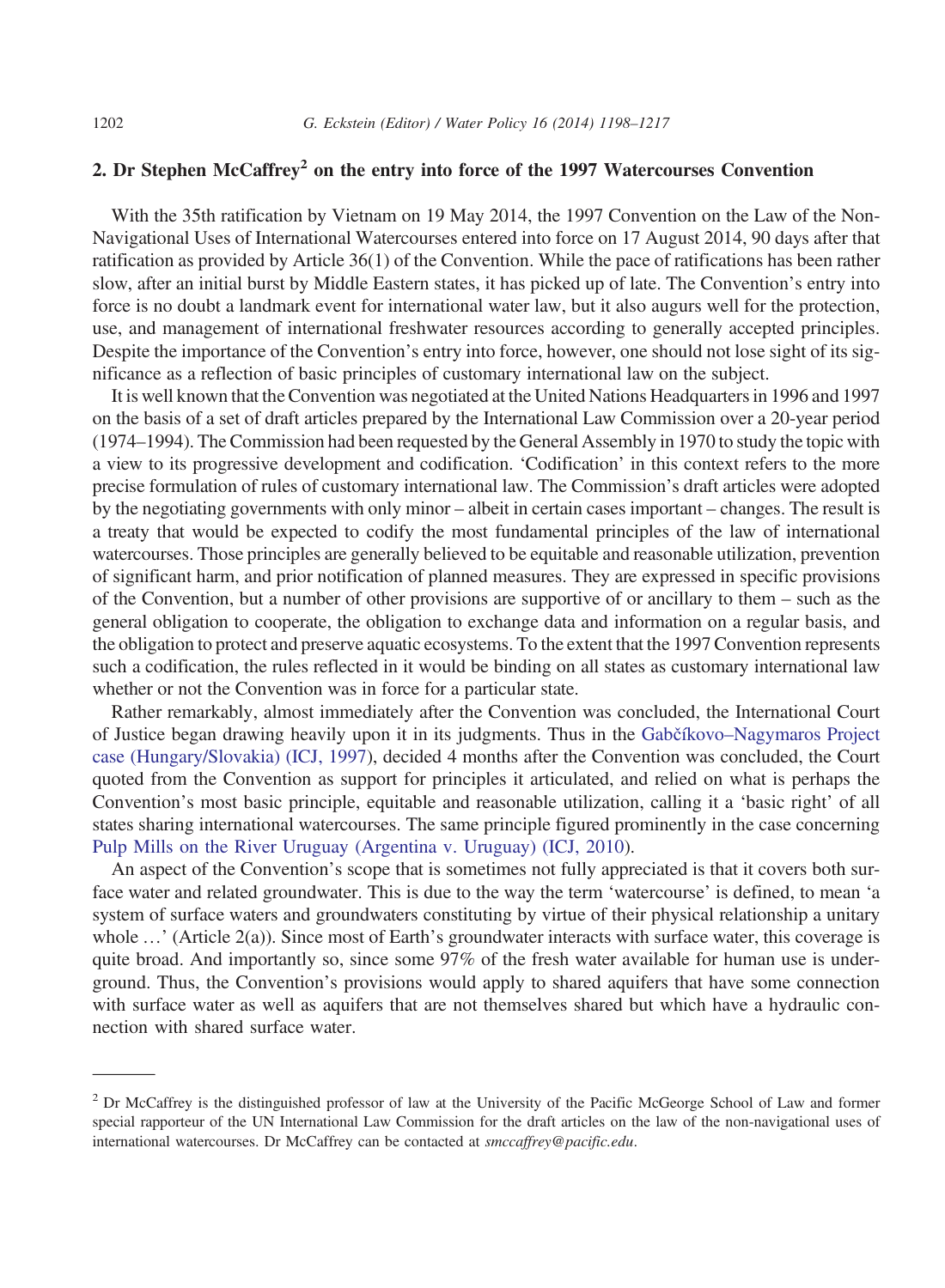A final point raised by the entry into force of the 1997 Watercourses Convention concerns the relationship of that treaty to the [UNECE Convention on the Protection and Use of Transboundary](#page-20-0) [Watercourses and International Lakes \(1992\)](#page-20-0). The latter agreement was originally envisaged and designed as a regional instrument covering states within the ECE. This is reflected in the rather low number of parties required for its entry into force (16, under Article 26(1)) and by its emphasis on avoidance of transboundary impact, defined as 'any significant adverse effect on the environment' (Article 1(2)), an issue of particular concern in the generally well-watered and developed region. By virtue of an amendment to the ECE Convention that entered into force on 6 February 2013, the agreement is open to accession by states outside the UNECE region. Thus, with the entry into force of the 1997 UN Convention, there are two treaties on shared freshwater resources that are open to participation by all states. This raises the question whether the two are compatible.

The answer, in my judgment, is yes. The two treaties have essentially the same object and purpose – cooperative use, management, and protection of shared freshwater resources – even though they go about accomplishing them somewhat differently. The 1992 Convention contains far more detailed provisions on avoidance of transboundary impact, and protection of international watercourses from pollution, but these are complementary to the corresponding, more general, provisions of the 1997 Convention. Likewise, the emphasis of the 1997 Convention on equitable and reasonable utilization complements the 1992 Convention, which covers the principle concisely in the context of activities that cause or may cause transboundary impact (Article  $2(2)(c)$ ). The fact that one state with significant international watercourses, Uzbekistan, has already ratified both treaties suggests that governments, too, see a synergy between them.

In conclusion, the entry into force of the 1997 Watercourses Convention is a signal event in the development of international water law. The fact that it took a number of years to achieve this status should not be a concern. The Convention expresses basic principles of customary international law in the field. In any event, many states who might otherwise have joined it already have their freshwater relations covered by specific agreements, and experience has shown that bringing general agreements like this into force can take time. But now that the Convention has achieved the required number of ratifications to bring it into force, parties will have a constitution for their water relations, something that may encourage non-parties to join, as well.

## 3. Dr Salman M.A. Salman<sup>3</sup> on entry into force of the UNWC – where are the Nile Basin countries?

The year 1997 was a defining point in history for both the Nile Basin countries and the UNWC. At the beginning of that year, informal contacts facilitated by the World Bank and United Nations Development Programme (UNDP) resulted in a preliminary agreement to establish, for the first time, a forum inclusive of all the Nile riparian countries ([Figure 2\)](#page-7-0). In May of the same year, the UNGA adopted the UNWC by a large majority, paving the way for its entry into force and effect. Unfortunately, that point in history also turned out to be a departure point as none of the Nile riparian countries became a party to the UN Convention. This essay addresses the reasons behind this sad fact.

<sup>&</sup>lt;sup>3</sup> Dr Salman is an academic researcher and consultant on water law and policy, and editor-in-chief of Brill Research Perspectives, International Water Law. Until 2009, Dr Salman served as Lead Council and Water Law Adviser for the World Bank. He can be reached at salmanmasalman@gmail.com.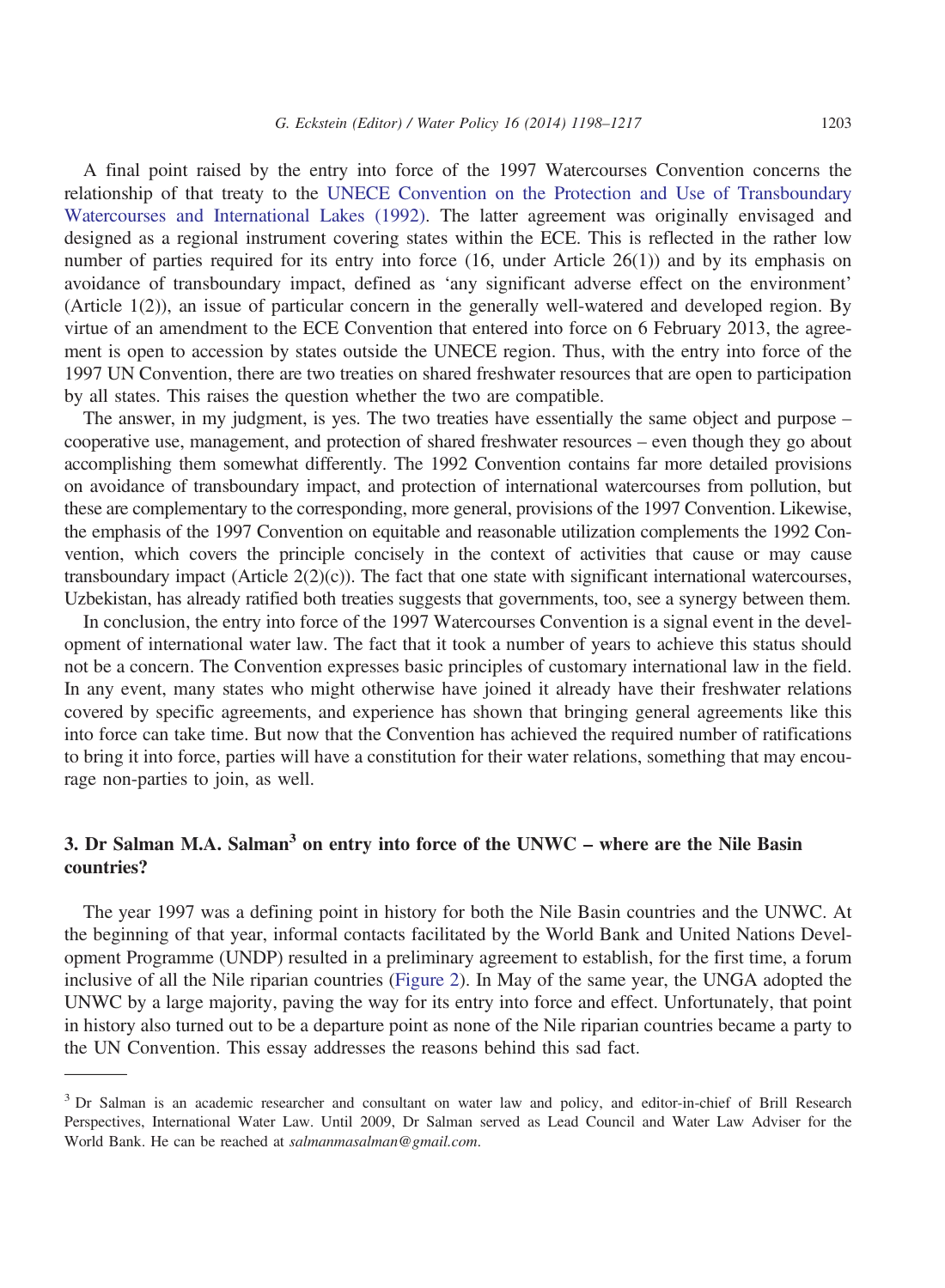<span id="page-7-0"></span>

Fig. 2. The Nile River Basin. Source: Wikipedia.

Pursuant to the 1997 contacts and the subsequent facilitation by the World Bank and UNDP, the Nile Basin Initiative (NBI) was formally established by the Nile Basin states at the meeting of their Ministers of Water Resources in Dar-es-Salaam, Tanzania, on 22 February 1999. The agreed minutes of the meeting, signed by the ministers in attendance, included the overall framework for the NBI and its institutional structure and functions. The NBI is guided by a shared vision 'to achieve sustainable socio-economic development through equitable utilization of, and benefit from, the common Nile Basin water resources' (NBI website: [http://nilebasin.org/index.php/about-us/nile-basin-initiative\)](http://nilebasin.org/index.php/about-us/nile-basin-initiative). The main objective of the NBI was to negotiate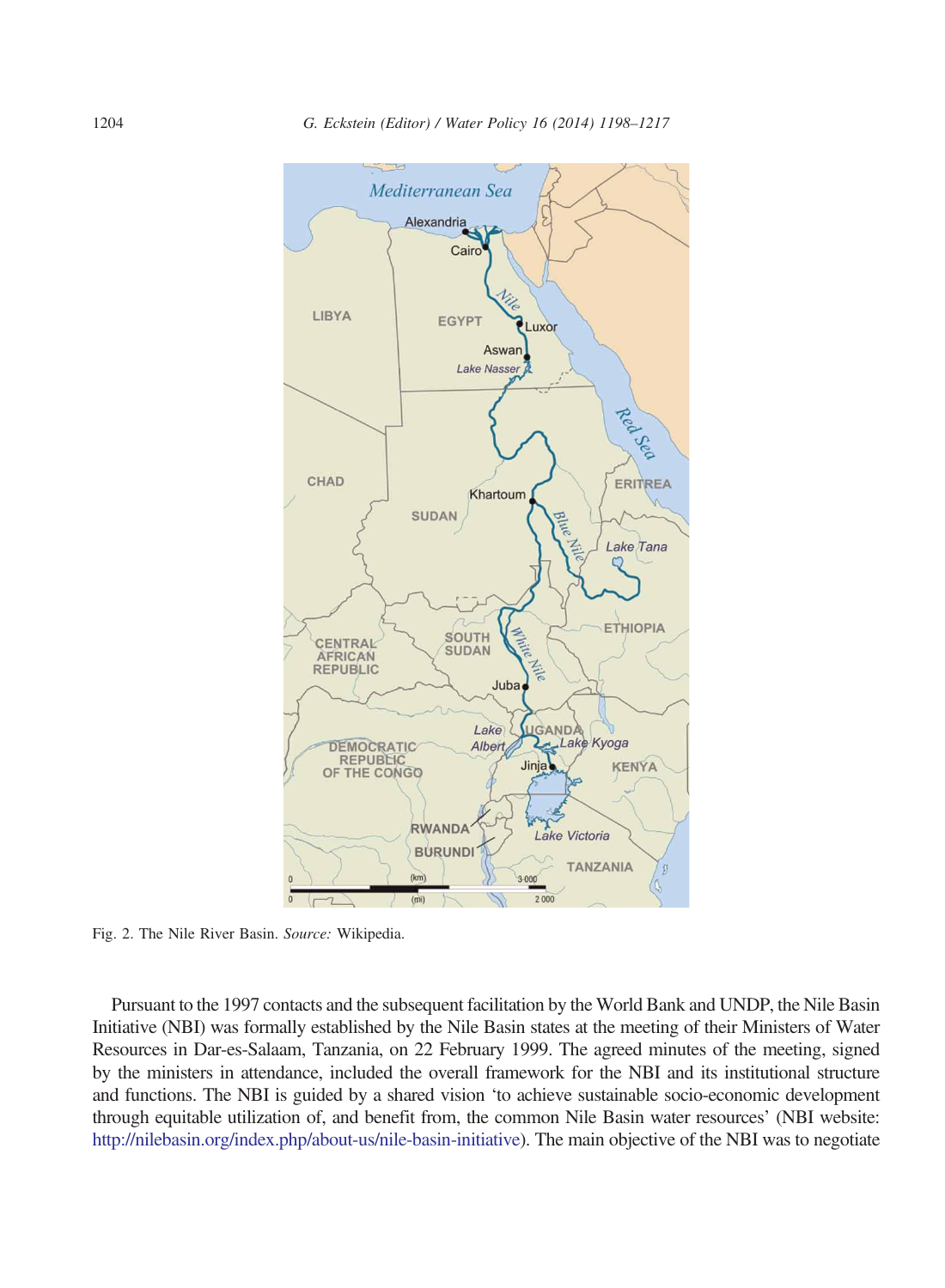and conclude a cooperative framework agreement that would incorporate the principles, structures, and institutions of the NBI, and that would be inclusive of all Nile riparians.

Work on the Nile Basin Cooperative Framework Agreement (CFA) commenced immediately after the NBI was formally established in 1999 ([Agreement On the Nile River Basin Cooperative Framework,](#page-19-0) [2010](#page-19-0)), and continued for more than 10 years. However, the process ran into major difficulties as a result of the resurfacing and hardening of the respective positions of the riparians. Egypt and Sudan, the two lower riparians, insisted on the validity and binding obligations on the upper riparians of the treaties concluded in 1902 (Treaty between His Majesty'[s Government in the United Kingdom and](#page-20-0) [Ethiopia, and between the United Kingdom, Italy, and Ethiopia, relative to the frontiers between the](#page-20-0) [Sudan, Ethiopia, and Eritrea, 1902\)](#page-20-0) and 1929 [\(Exchange of notes between His Majesty](#page-20-0)'s Government [in the United Kingdom and the Egyptian Government in regard to the use of the waters of the River Nile](#page-20-0) [for irrigation purposes, 1929](#page-20-0)), which the upstream riparians have persistently and completely rejected. Those two treaties purportedly give Egypt and Sudan veto power over any project in any of the upper riparian states. Moreover, Egypt and Sudan insisted on their claims to their acquired rights and uses of the Nile waters under the 1959 Nile Waters Agreement [\(Agreement \(with Annexes\) between the United](#page-19-0) [Arab Republic and the Republic of Sudan for the full utilization of the Nile waters, 1959](#page-19-0)), which the upper riparians also squarely rejected since it left no Nile waters for them. Those differences persisted and could not be resolved at the negotiations level. They were eventually taken to three ministerial meetings in Kinshasa, Alexandria, and Sharm El-Sheikh in 2009 and 2010. However, these meetings failed to resolve these issues, and no agreement on the final draft CFA was reached.

On 14 May 2010, four of the Nile riparians (Ethiopia, Tanzania, Uganda, and Rwanda) signed the CFA. They were joined 5 days later by Kenya, and then by Burundi on 28 February 2011. Although the Democratic Republic of Congo and the newly independent nation of South Sudan both indicated their support for the CFA, neither has signed nor become a party to the instrument. Ethiopia eventually ratified the CFA in June 2013, but no other signatory state followed. The CFA needs six ratifications to enter into force and effect.

Egypt and Sudan vehemently oppose the signed version of the CFA, because it does not incorporate their concerns under the 1902, 1929, and 1959 treaties. As a result, the division of the Nile Basin countries into lower and upper riparians has sharpened and escalated.

Similar to the UNWC, the CFA lays down basic principles for the protection, use, conservation, and development of the Nile Basin. These include cooperation between the states of the Nile River Basin on the basis of sovereign equality, territorial integrity, mutual benefit and good faith, sustainable development, equitable and reasonable utilization, and prevention of significant harm, as well as procedures for settlement of disputes. Cooperation is clearly and unequivocally the defining and common theme of the two instruments.

Yet despite the similarities between the two instruments, the positions of the Nile riparian countries toward the UN Convention vary significantly. When the Convention came before the UNGA, Kenya and Sudan voted in favor, while Burundi joined Turkey and China in their negative vote. Egypt, Ethiopia, Tanzania, and Rwanda abstained, each for different reasons, while Uganda, the Democratic Republic of Congo, and Eritrea did not participate in the vote. As of today, none of the Nile riparian countries have signed or ratified the UNWC, not even Kenya or Sudan, which voted for the Convention. In contrast, Ethiopia, Kenya, Uganda, Tanzania, Burundi, and Rwanda signed the CFA, and Ethiopia ratified it.

This may seem baffling. Why would the six countries that signed the CFA refuse to join the UNWC, given that the CFA is derived from and largely based on the Convention? The answer rests with the controversies surrounding the Nile treaties referred to above. The six upper riparians that signed the CFA do not want to be parties to a Convention that includes clear and detailed obligations for the notification of other riparians of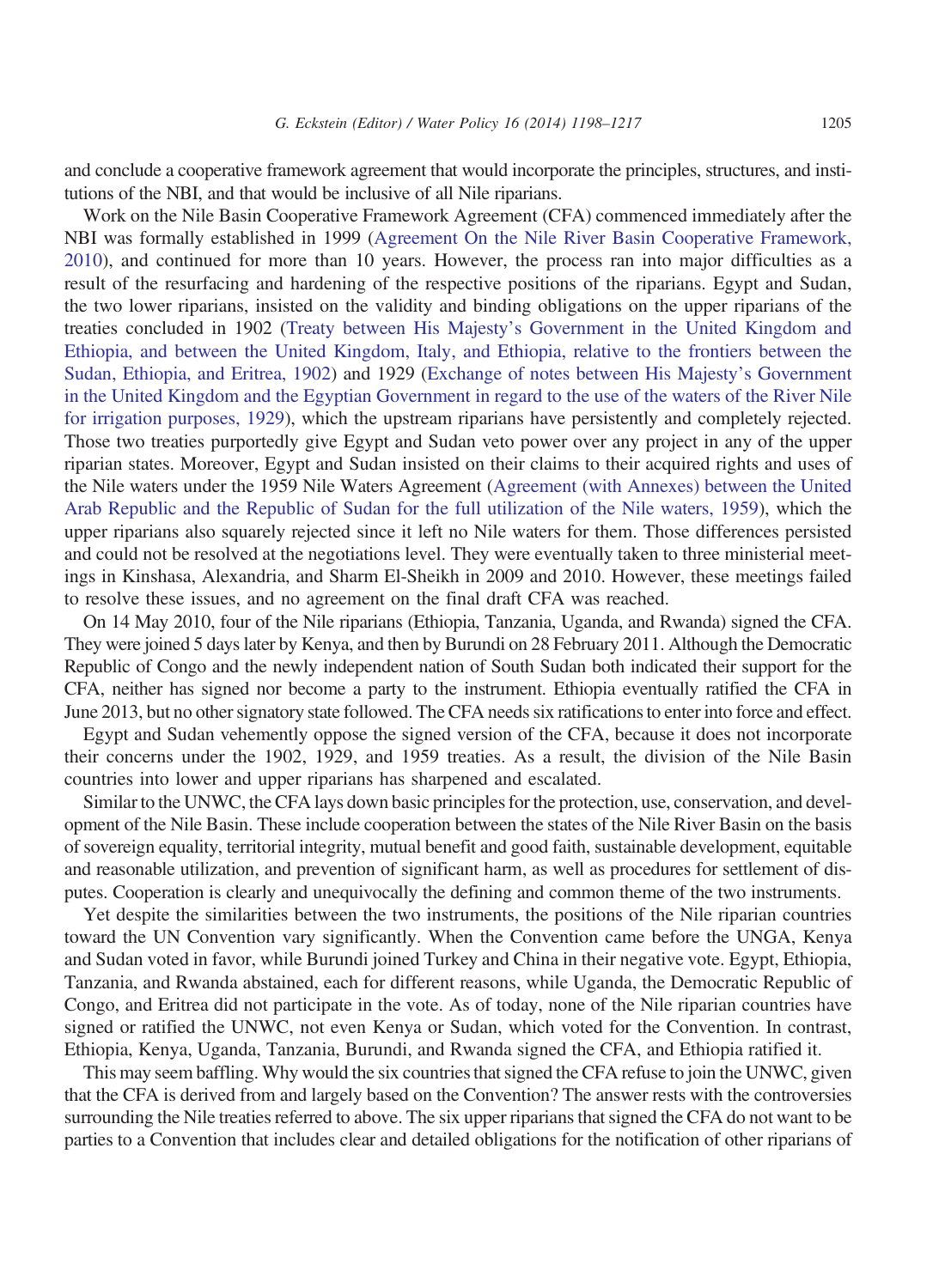planned measures and projects in their territories that may affect the Nile. They are concerned that such notification obligations would be construed by Egypt and Sudan as recognition of the 1902 and 1929 treaties that give Egypt and Sudan veto power over upstream activities. Indeed, this is the main reason that the CFA does not include provisions on notification, only on exchange of data and information.

On the other hand, Egypt and Sudan cling strongly to their historical rights and uses, and both believe that the UNWC tilts toward equitable and reasonable utilization at the expense of the obligation not to cause significant harm. As lower riparians with claimed historical rights over the Nile waters, their cardinal principle is the obligation not to cause significant harm. They read the decision of the International Court of Justice in the Gabčikovo–[Nagymaros Project case \(Hungary/Slovakia\) \(ICJ, 1997](#page-20-0)) as heightening and underscoring their concern that the Convention may have subordinated this obligation to the principle of equitable utilization. For this reason, they would not accede to the Convention.

Thus, for the 11 Nile riparian countries, accession to the UNWC is deeply intertwined with the controversies regarding the so-called 'colonial Nile treaties'. In particular, Egypt and Sudan's position reflects a major failure by both countries to view cooperation, equitable and reasonable utilization, and the obligation not to cause significant harm, as all closely related and interwoven, and not as separable elements of international water law. Thus, any attempt to resolve the pending issues under the CFA, the Grand Ethiopian Renaissance Dam, or accession to the UNWC will prove futile until Egypt and Sudan recognize that these treaties are outdated and non-functional, because they have simply been totally ignored by the other riparians, both in theory and in practice.

Indeed, it is time for both Egypt and Sudan to remove these 'colonial treaties' out of the flow of Nile negotiations and to join both the CFA and the Convention. Such a bold, albeit realistic, step would generate a new and genuine spirit of cooperation among the Nile states, and reignite the world community's goodwill for the region. It would also pave the way for an equitable sharing of the benefits of the common Nile waters by the 11 riparians, without real harm to either Egypt or Sudan.

In turn, these events would no doubt end the current sad state of affairs of conflict and disputes over the Nile, and help lift the 300 million inhabitants of the Nile from their ever-increasing misery, poverty, and underdevelopment. After all, the vision of the NBI itself, which Egypt and Sudan subscribed to in 1999, is to achieve sustainable socio-economic development through equitable utilization of, and benefit from, the common Nile Basin water resources. Indeed, this is what both the CFA and the Convention are about.

## 4. Dr Dinara Ziganshina<sup>4</sup> on the UNWC in Central Asia – the current state and future outlook

## 4.1. The role and relevance of the UN Convention in Central Asia

Managing the impacts of climate change and demographic growth, as well as reconciling different demands on water for drinking needs and sanitation, ecosystems, agriculture, food production, industry, and energy are major water security challenges in the Aral Sea basin shared by Afghanistan, Kazakhstan, the Kyrgyz Republic, Tajikistan, Turkmenistan, and Uzbekistan (see [Figure 3](#page-10-0)). These challenges require a holistic, mutually beneficial, and cooperative solution that is agreeable to all parties involved. A 2011 regional assessment on the role and relevance of the 1997 UNWC to the Aral

<sup>&</sup>lt;sup>4</sup> Dr Ziganshina is based in Tashkent, Uzbekistan, where she serves as deputy director of the Scientific Information Center of Interstate Commission for Water Coordination in Central Asia. She can be reached at *dinara.ziganshina@gmail.com.*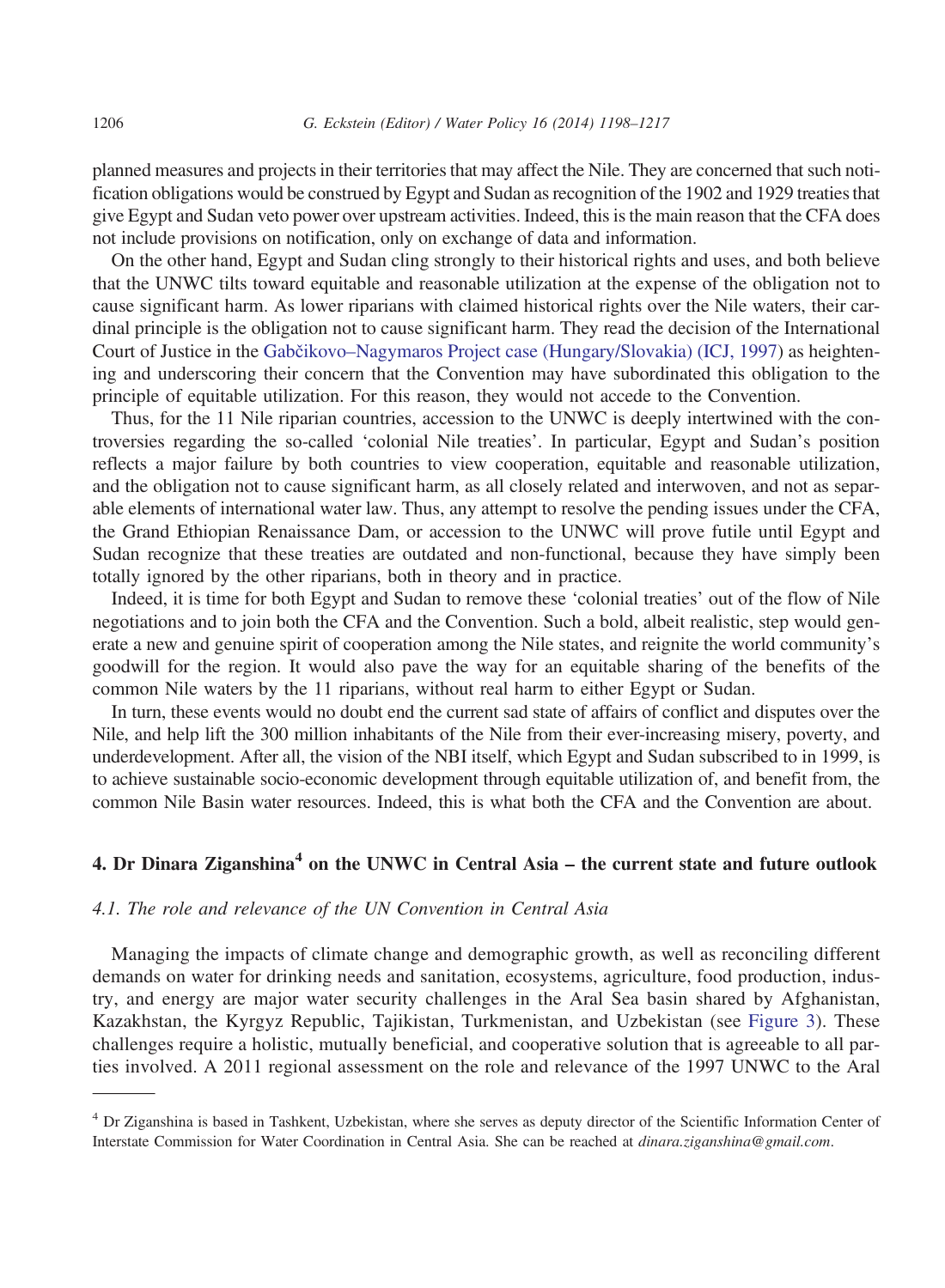<span id="page-10-0"></span>

Fig. 3. Water resources of the Aral Sea Basin. Source: Amu Darya Basin Network: [http://amudaryabasin.net/.](http://amudaryabasin.net/)

Sea basin countries found that this global instrument could improve the legal framework for transboundary water cooperation in the basin, and assist countries in building and maintaining effective and peaceful management systems for their shared water resources [\(Ziganshina, 2011\)](#page-20-0).

Although there are plenty of legal instruments at the bilateral, sub-basin, and basin levels governing the use and protection of shared watercourses in Central Asia, these agreements are in dire need of improvement as they fail to incorporate key principles of international water law and best management practices. In this context, the UN Convention could play a supplementary role to the existing regimes, and serve as a resource to help interpret the region's bilateral treaties and arrangements. While the norms of the UN Convention are mostly couched in broad terms, to be applied to a range of different river basins, some of its provisions are still more precise and specific than the norms of sub-regional agreements in the Aral Sea basin. The rule of equitable and reasonable use and the notification procedure on planned measures, which the sub-regional agreements seem to subsume under 'joint management' and 'joint consideration' provisions, are the most notable examples.

In addition, the UN Convention could serve as a common platform for Central Asian countries to negotiate future accords, since it does not preclude or dismiss the need for local and regional watercourse agreements.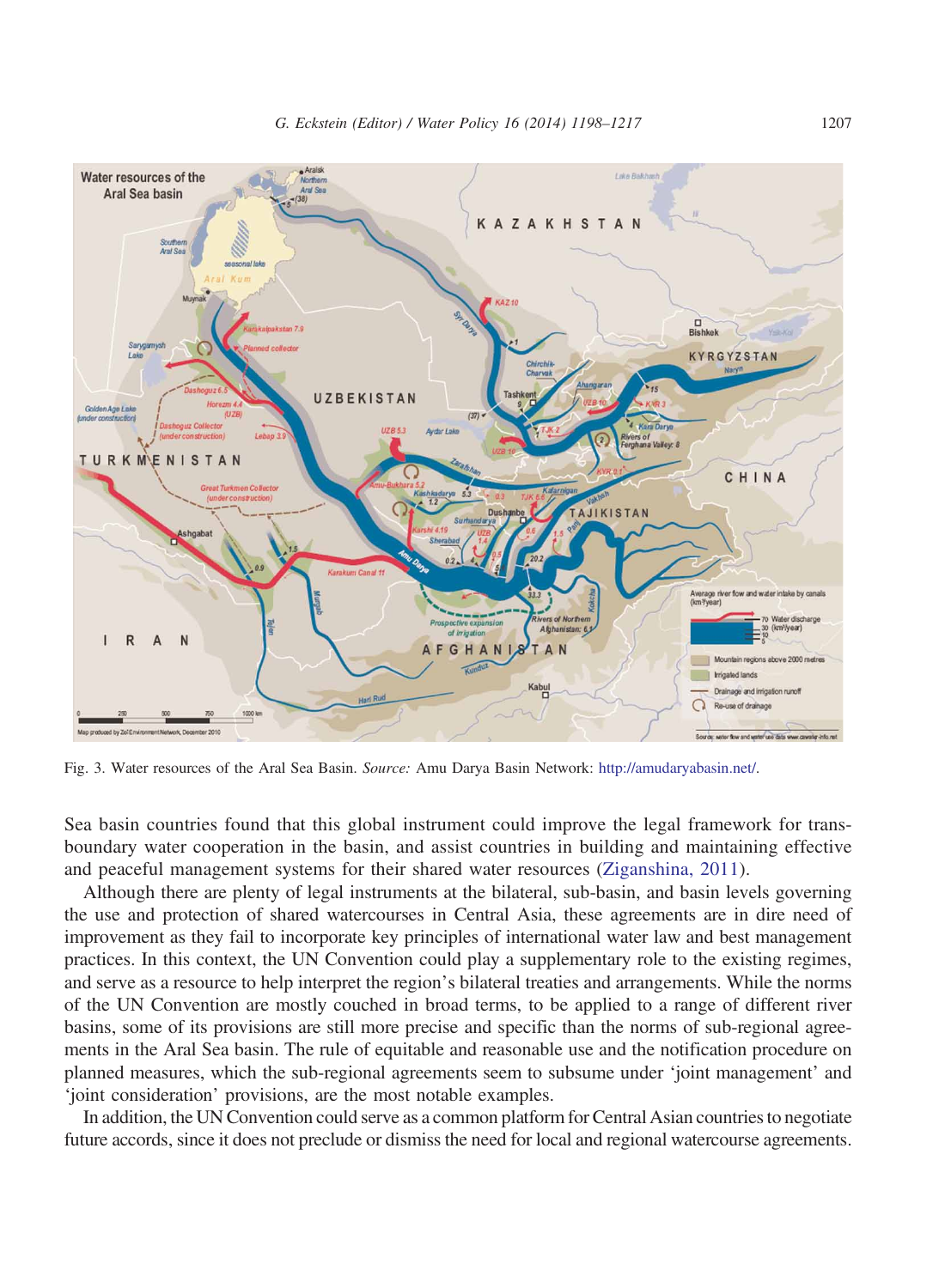Existing legal arrangements in the basin were not designed to accommodate changing circumstances, nor can they be easily amended. As a result, many of these treaties have become stagnant and have lost their value.

Most prominently, by joining the UN Convention, Central Asian countries could benefit not only from its individual provisions, but also from the entire text of the Convention, which was carefully crafted to provide a system of interacting and mutually supporting rules and procedures. Of particular relevance is the Convention's contribution to the peaceful management of controversies as manifested in its sound procedural system and range of dispute-settlement mechanisms, including an impartial factfinding commission.

#### 4.2. Perspectives for the UN Convention in the region

Despite the UN Convention's value and relevance, Uzbekistan remains the only country from the region to have acceded to it. During the Convention's adoption by the UNGA in 1997, none of the Central Asian nations voted against it. While Kazakhstan voted in favor and Uzbekistan abstained from the vote, the Kyrgyz Republic, Tajikistan, and Turkmenistan were absent from the voting process. The example of Uzbekistan, which abstained from voting but eventually acceded to the Convention, demonstrates the possibility that countries can change their position. One can speculate on the reasons for Uzbekistan's change, which may be grounded in political considerations, increased environmental and social concerns related to transboundary waters, or improved legal understanding of the benefits from the Convention for the peaceful use of the resource. It is also possible that the country intended to express its position to the international community by cementing its adherence to international water law. In this context, what are the chances that other countries in the region will join the Convention?

Kazakhstan, which voted in favor of the Convention, is the most likely candidate. This would be a logical, and not very demanding, step for the country, since it has already committed to all water-related UNECE Conventions, which impose even stricter obligations. The [Espoo Convention on Environmental](#page-20-0) [Impact Assessment in a Transboundary Context \(1991\)](#page-20-0), for example, sets forth detailed provisions on notification procedures for planned measures, while the 1992 UNECE Watercourses Convention stipulates stringent requirements for preventing and controlling transboundary harm, environmental protection, and establishing joint bodies.

Turkmenistan is another downstream country that has considered joining the UN Convention, after recently acceding to the UNECE Watercourses Convention. An official representative of that country stated at a 2011 international water conference in Tashkent that preparatory procedures to join the Convention were under way.

The chance in the short term that the two upstream countries of Kyrgyzstan and Tajikistan might join the UN Convention, however, is not very high. In the early 2000s, the Ministry of Foreign Affairs of the Kyrgyz Republic found it inadvisable for the country to accede to the Convention [\(Ziganshina, 2011\)](#page-20-0), although Kyrgyzstan acceded to the Espoo Convention in 2001. Since then, there has been no evidence of a changed attitude toward the Convention. The head of the Kyrgyz delegation to the 2011 Tashkent international water conference largely supported this proposition and added that his country may consider joining the 1999 Protocol on Water and Health under the UNECE Watercourses Convention ([Protocol on Water and Health to the 1992 Convention on the Protection and Use of Transboundary](#page-20-0) [Watercourses and International Lakes, 1999\)](#page-20-0) as a first step. At the same time, he added that Kyrgyzstan would be more willing to sign up to the UN Convention than the UNECE Watercourses Convention as, in his opinion, it was more relevant to the issues facing the Central Asian region [\(Ziganshina, 2011\)](#page-20-0).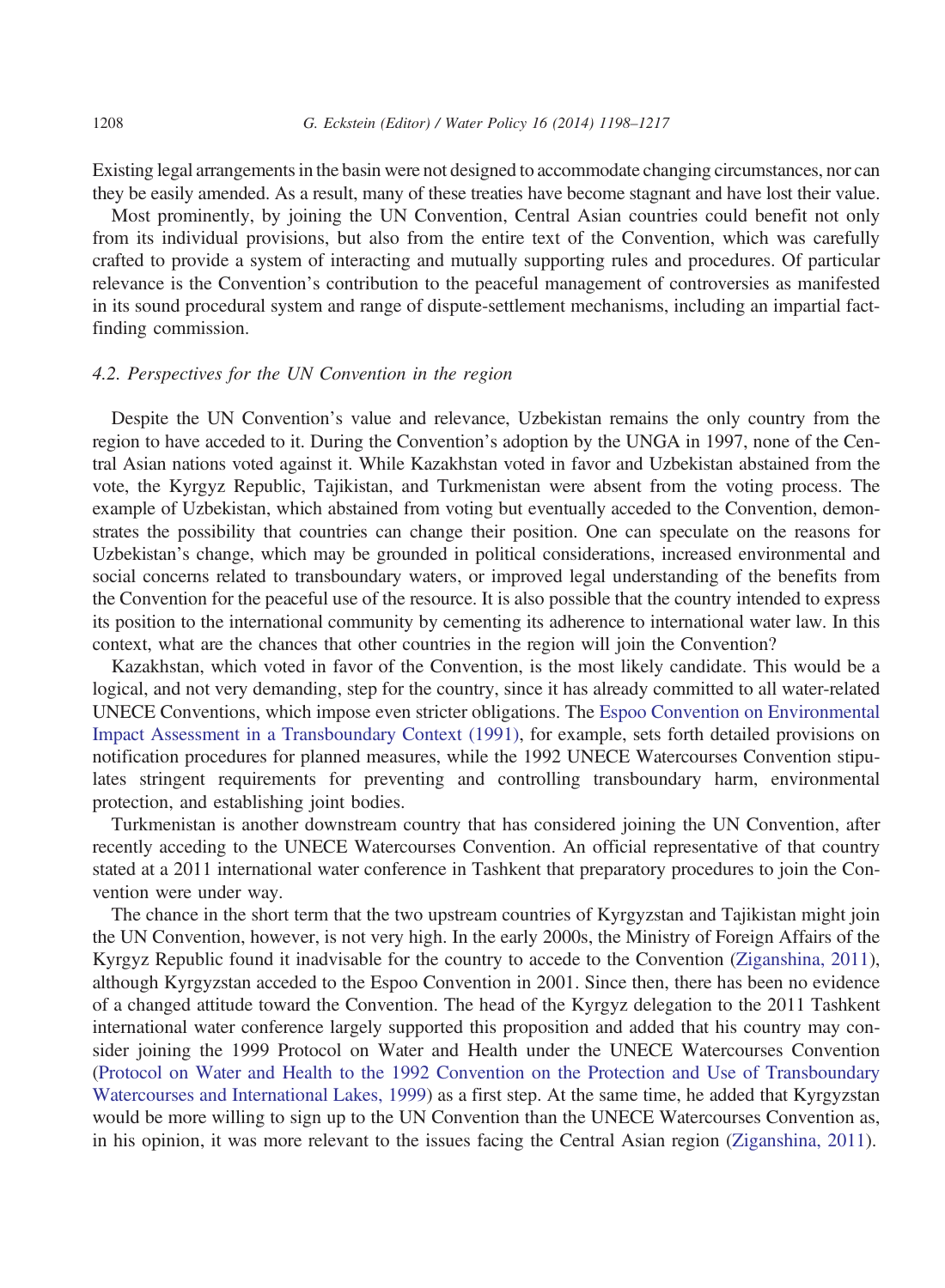Similarly, Tajikistan is reluctant to accede to the Convention despite the fact that the President of Tajikistan has highlighted the key role of international agreements in addressing water-related problems in the region. For instance, in his address at the first Asian Pacific Water Summit, Emomali Rahmon stated, 'Elaboration and adoption of International Water Convention could be one of the important steps in a unification of efforts which would determine universal principles of water policy taking into account ensuring the interests of all consumers'. Nevertheless, Tajikistan's existing legal commitments could set the pace for it to join the Convention. For example, under the [Commonwealth of Independent States Agreement on Transboundary Waters \(1998\),](#page-20-0) Tajikistan agreed to take into account the provisions of the 1966 Helsinki Rules, on which the UN Convention is largely based, and those of the UNECE Watercourses Convention. In addition, on 17 February 2004, Tajikistan promulgated Decree 1287 on Accession to the Espoo Convention, however, the Depositary of the Convention has not yet received the ratification documents. If Tajikistan completes the ratification process for the Espoo Convention, it will be a party to another instrument largely aligned with the procedural norms of international water law.

## 4.3. The way forward

The unwillingness of the two upstream countries to join the UN Convention does not appear to be based on their rejection of its normative prescriptions, but rather is due to a misunderstanding of its provisions. The UN Convention has been criticized by some nations as giving preferential treatment to the interests of wealthy and powerful states, ignoring the situation in water-stressed countries, leaving individual states too much discretion to interpret its provisions for their own benefit, and being vague and imprecise in defining the rights and obligations imposed on riparian countries.

A careful analysis of the UN Convention and the broader international legal environment in which it sits dispels some of these apprehensions. The Convention imposes identical obligations on all watercourse states, irrespective of their location on an international watercourse. Moreover, concerns related to vagueness and lack of precision must be tempered by the understanding of the framework and residual character of the Convention. Lastly, the Convention must be viewed as a system of substantive and procedural obligations that establish a regime resulting from all of its provisions considered collectively.

The UN Convention has much to offer the countries of the Aral Sea basin in addressing their transboundary water problems. But to secure its benefits, the countries in the region must take an informed decision to join the Convention and implement its provisions. This means that remaining misconceptions about the Convention must be clarified, and care must be taken not to create additional confusion. This includes raising false claims that the Convention is a panacea for building effective transboundary cooperation in the basin. While it would be much easier if this were true, it is not. In this respect, supporters of the Convention can be instrumental in raising awareness and understanding about the instrument. We have already witnessed the tremendous influence of the World Wildlife Fund, Green Cross International, and other partners in the Convention coming into force. This campaign should be continued with a view to expand the membership in the Convention, as well as highlight the benefits of its good-faith implementation, as a means for achieving a water-secure world for all.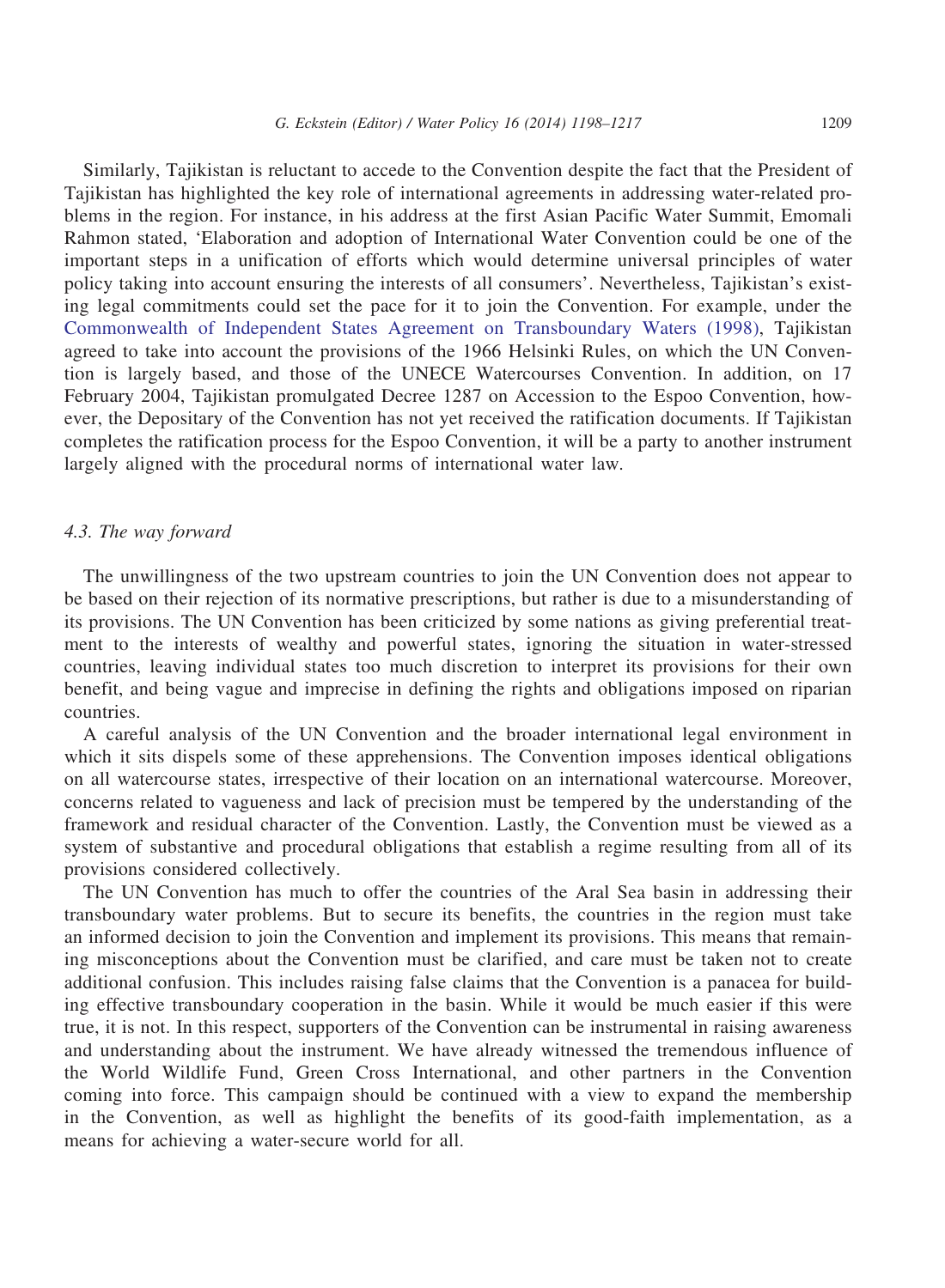## 5. Dr Kishor Uprety<sup>5</sup> on a South Asian perspective on the UNWC

## 5.1. Hydro-geopolitics

In South Asia, transboundary water-sharing agreements and arrangements tethering neighboring countries are subject to much criticism, as covering too much or too little. Dozens of hydroelectric dams, whether on the Indus, the Ganges, or the Brahmaputra Basin rivers, under preparation, planned, or projected, have been considered threats by most riparians, upper and lower alike. Industrial expansion, population growth, global warming, climate change, and underground water pumping exceeding natural recharge rates intensify criticism, especially when the water flow in international rivers declines below the usual and expected limit. With regard to dams, while upstream users cite vital developmental imperatives as grounds for such construction, downstream riparians often oppose them, citing their own socio-economic needs and current uses that are dependent on existing flows. The above typical crises caused by competing interests call for fine-tuning of transboundary regimes and importing of international norms into the continent.

South Asia is a region that has had to deal with some of the most difficult disputes over transboundary rivers (see [Figure 4](#page-14-0)). Due to intra-regional power imbalances, mutual hostility, suspicion, and the absence of an endorsed universal legal regime, sharing transboundary waters and simultaneously sustaining riparian ecosystems have become increasingly complex. Yet none of the South Asian countries have joined the 1997 UNWC. India and Pakistan abstained from the vote on the Convention at the UNGA, while Afghanistan, Bhutan, and Sri Lanka were absent. Bangladesh, Maldives, and Nepal voted in favor of the Convention, but none has ratified or acceded to the instrument. As important, India had officially noted its objections during its adoption (see below), and as such, it is not surprising that it has not become a party.

### 5.2. Dissatisfaction with the Convention

The dearth of literature does not permit the formulation of a formal conclusion as to why the South Asian countries are uncomfortable with the Convention. Nevertheless, informal surveys with stakeholders suggest that it is due, essentially, to a perceived inability of the Convention to tackle all of the possible region-specific scenarios and the differing needs and demands among the countries. A number of reasons influenced by historical, political, and cultural elements come into play.

First, while some countries in South Asia may seem genuinely to favor a multi-country approach, collective multilateral attention to the problems of transboundary waters has been rare. Historically, the region has lacked a collective strategy, and bilateralism remains the focus.

Indeed, water has differing impacts on regional relations. Between India and Pakistan, as well as between Pakistan and Afghanistan, water disputes exacerbate already-strained bilateral relations. For Bangladesh and Nepal, the Indian approach to water is a primary source of distrust. Conspiracy theories and blame games prevail throughout South Asia. Afghanistan blames Pakistan (and Iran) for its water problems, while Nepal, Bangladesh, and Pakistan blame India for theirs. Within India and Pakistan, water shortages are blamed on the actions taken by upstream provinces or federal states. This blame

<sup>&</sup>lt;sup>5</sup> Dr Uprety is a lawyer with the World Bank. He can be reached at *aastha*7@cox.net.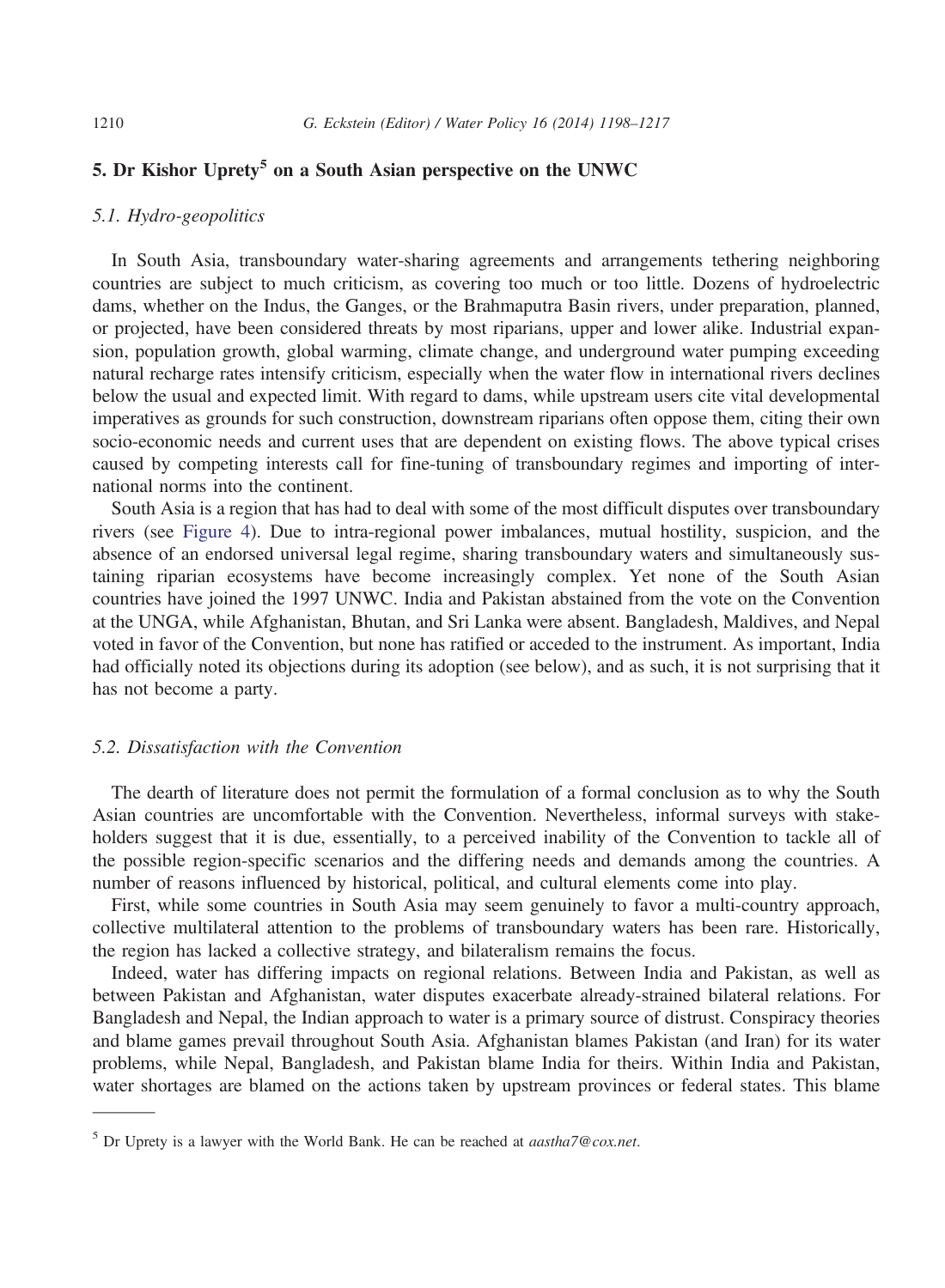<span id="page-14-0"></span>

Fig. 4. Transboundary rivers of South Asia. Source: Wikipedia: [http://upload.wikimedia.org/wikipedia/commons/d/d4/](http://upload.wikimedia.org/wikipedia/commons/d/d4/South_Asia_UN.png) [South\\_Asia\\_UN.png](http://upload.wikimedia.org/wikipedia/commons/d/d4/South_Asia_UN.png).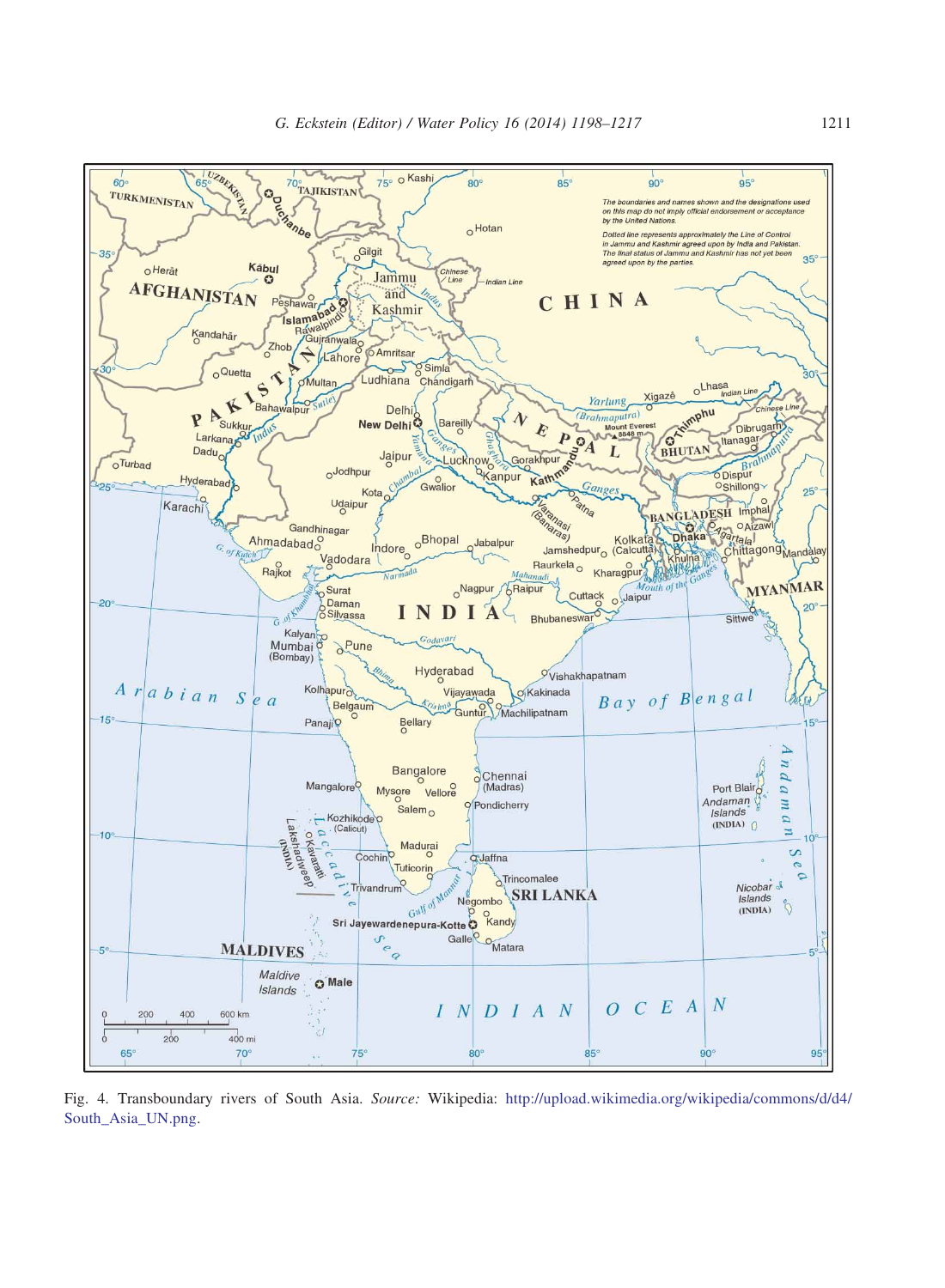culture reflects the absence of trust that plagues intra-regional relationships, and makes multi-country river-sharing arrangements particularly difficult to materialize.

Second, these countries consider the principles of water use emanating from the Convention, though intuitively appealing, as difficult to operationalize and implement in a particularly heated geopolitical environment. Also, the many principles contained in the Convention and designed to ensure cooperation in the abstract are considered vague, if not contradictory in reality. As such, they are deemed unsuitable for resolving South Asia-specific issues where the prevailing language is centered on the idea of water as a security priority.

Indeed, there are contrasting views within the region among stakeholders and opinion-builders. There are those who rely on a realistic analysis and see water scarcity and riparian rights to water allocations as part and parcel of state security. Countries where this analysis dominates appear reluctant to engage in multilateral agreements over water, because these agreements inherently require the secession of some portion of their national sovereignty. There are also those historical materialists who endorse multilateral water-sharing cooperation, but who also believe that such cooperation can be based only on an 'unfair' allocation of water skewed toward more developed states, bigger states, or former colonial masters. Countries where this analysis dominates remain confused as to the content as well as the methodology for negotiating agreements.

Third, the treaty-making behavior in the South Asia region is unique. Due to their prevailing mutual distrust, their inability to delink hydropower from water resources, and their reservation about generalizing policy to avoid establishing precedent, the strategic approach of most of the countries is merely to theoretically engage in water-related initiatives, but practically advance only those serving their own specific interests. An interesting twist can further be noted in the case of India, which, being in a unique geographic position – upper riparian to Pakistan and Bangladesh, and lower riparian to Nepal and China – employs a differentiated strategy and, thus, considers a uniform formula for the management of water relations to be impractical.

Individual countries in the region also have their own stance on the provisions of the Convention. For instance, Pakistan considers that 'groundwater' should not be part of the definition of a 'watercourse' (Article 2), because it is difficult to determine the geographic range of aquifers that are hydraulically linked to rivers, and inequitable to include aquifers that are located entirely within the territory of one country. India takes the stance that Article 3 of the Convention, which ensures nations' rights to enter into watercourse agreements, contradicts its domestic law whereby water is constitutionally a state, rather than a Union, matter. It also claims that the term 'sustainable', as used in Articles 3 and 5 in the context of 'sustainable utilization', is not properly defined. In addition, all of the countries in the region seem to employ different interpretations of the word 'significant' in the context of 'no significant harm' (Article 7); some of the countries oppose the provision on equality of access to transboundary remedies (Article 32), which they interpret as presupposing regional integration; and Pakistan is displeased that the dispute-settlement provision (Article 33) is not binding, while India is dissatisfied that the provision contains elements for mandatory third-party procedures.

## 5.3. The way forward

Water insecurity is pervasive in the South Asia region, visible in conflicts, disputes, and tensions that have erupted within and across countries. Thus, a new approach, centered on the idea of water as a common good and a human right that is universally held and acknowledged, may need furthering. The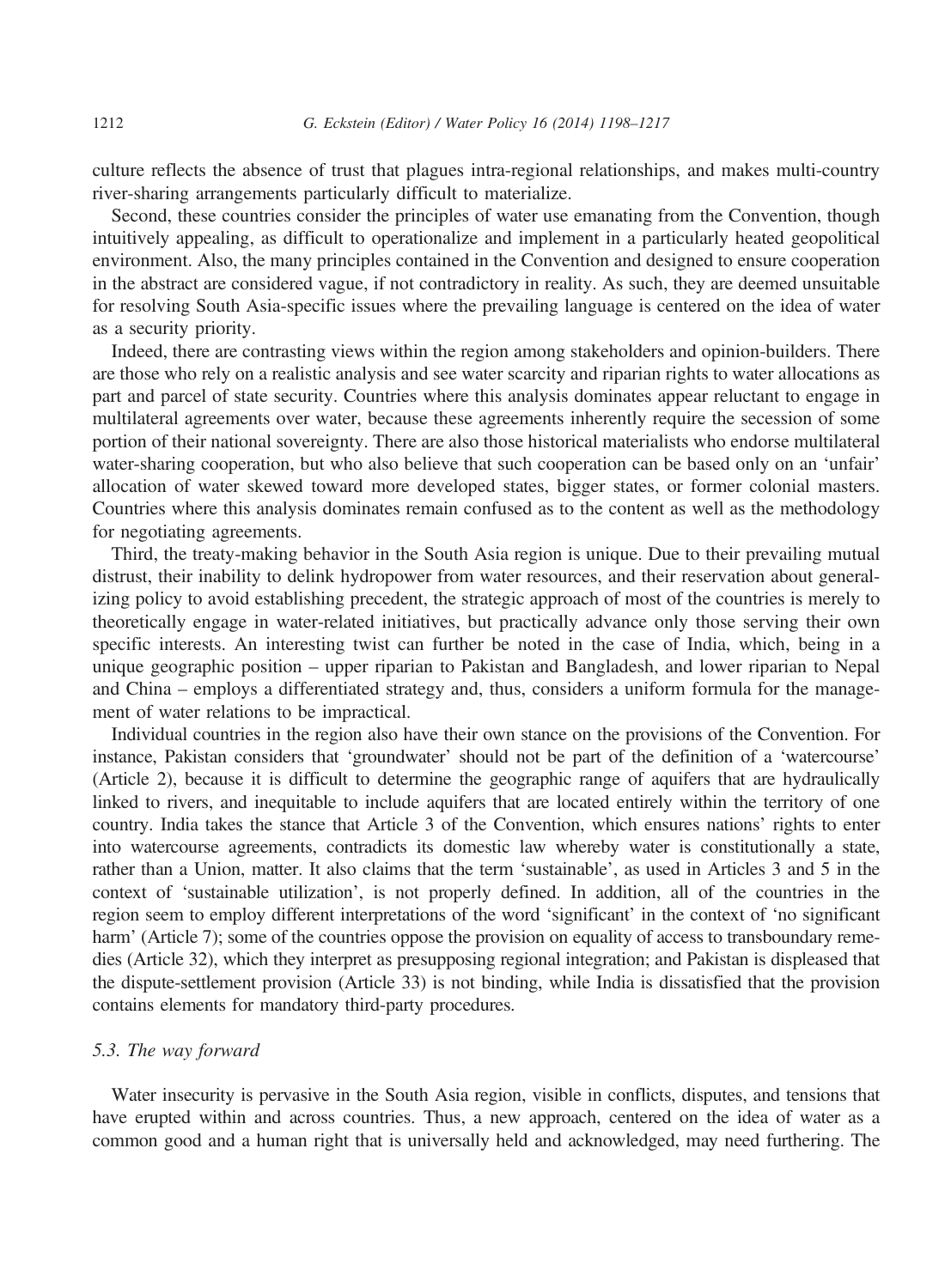Ganges basin countries are also adopting strategies for river basin management at the sub-national level. These developments, if complemented with effective persuasion of government and non-government stakeholders, may pave the way for these countries to consider a more uniform and facilitative framework on transboundary water resource management, including the UNWC. Furthermore, the conclusions emanating from the [Permanent Court of Arbitration Award on the Kishenganga Dispute \(2013\),](#page-20-0) and from the [Decision of the Neutral Expert on the Baglihar Case \(2007\)](#page-20-0) (both in the context of the Indus River) also could influence the understanding of these countries about the value and complementarity of treaty provisions in relation to customary international law, and encourage them to revisit their long-held positions.

## 6. Dr Götz Reichert<sup>6</sup> on entry into force of the UNWC – should Europe care?

The upcoming entry into force of the 1997 UNWC can be attributed, in large part, to the 16 European ratifications out of the 35 that have been recorded thus far. In fact, Europe forms the largest regional group of State Parties to the UNWC. This somewhat disproportionate representation gives rise to the question: why did so many European countries join the UNWC? Moreover, given the complex, multi-level water management, allocation, and protection mechanisms already in place, what added value does an additional international framework convention have for Europe? To answer these questions, we must first consider the existing legal regime in Europe that is applied to freshwater resources.

## 6.1. Specific international agreements

Europe's hydrological environment is very diverse, ranging from water-rich areas, often under pressure from industrial pollution and frequent floods, to water-scarce regions with intensive agriculture. Moreover, Europe contains approximately 75 transboundary river basins and over 100 international agreements pertaining to internationally shared rivers, lakes, and aquifers. Following decades of mixed experiences with international cooperation, since the 1990s, a 'collective learning curve' has resulted in the emergence of a promising legal regime. Examples include the cooperative efforts between the riparians of the rivers Rhine and Danube.

Once infamous as 'Europe's most romantic sewer', the Rhine is now recovering from years of excessive industrial pollution. Ill-designed agreements from the 1970s, fierce disputes between upstream and downstream riparians, and the disastrous Sandoz chemical spill in 1986 finally prompted the International Commission for the Protection of the Rhine to adopt a more holistic, ecosystem-oriented approach, codified in the [Convention on the Protection of the Rhine \(1999\).](#page-20-0) Furthermore, the fall of the Iron Curtain in 1989 opened new opportunities for international cooperation, most importantly for the Danube. The [Convention on Cooperation for the Protection and Sustainable Use of the](#page-20-0) [Danube River \(1998\)](#page-20-0) forms the legal basis for cooperation between the 14 riparian countries and the European Union (EU) within the International Commission for the Protection of the Danube River. Today, the regimes pertaining to the Rhine and Danube are exemplary for their detailed substantive regulations, clear procedural obligations, and strong institutional framework, each consisting of a conference of the parties, expert groups working on technical questions, and permanent secretariats.

<sup>6</sup> Dr Reichert is head of the Environment Department at the Centre for European Policy in Freiburg, Germany. He can be reached at goetz.reichert@t-online.de.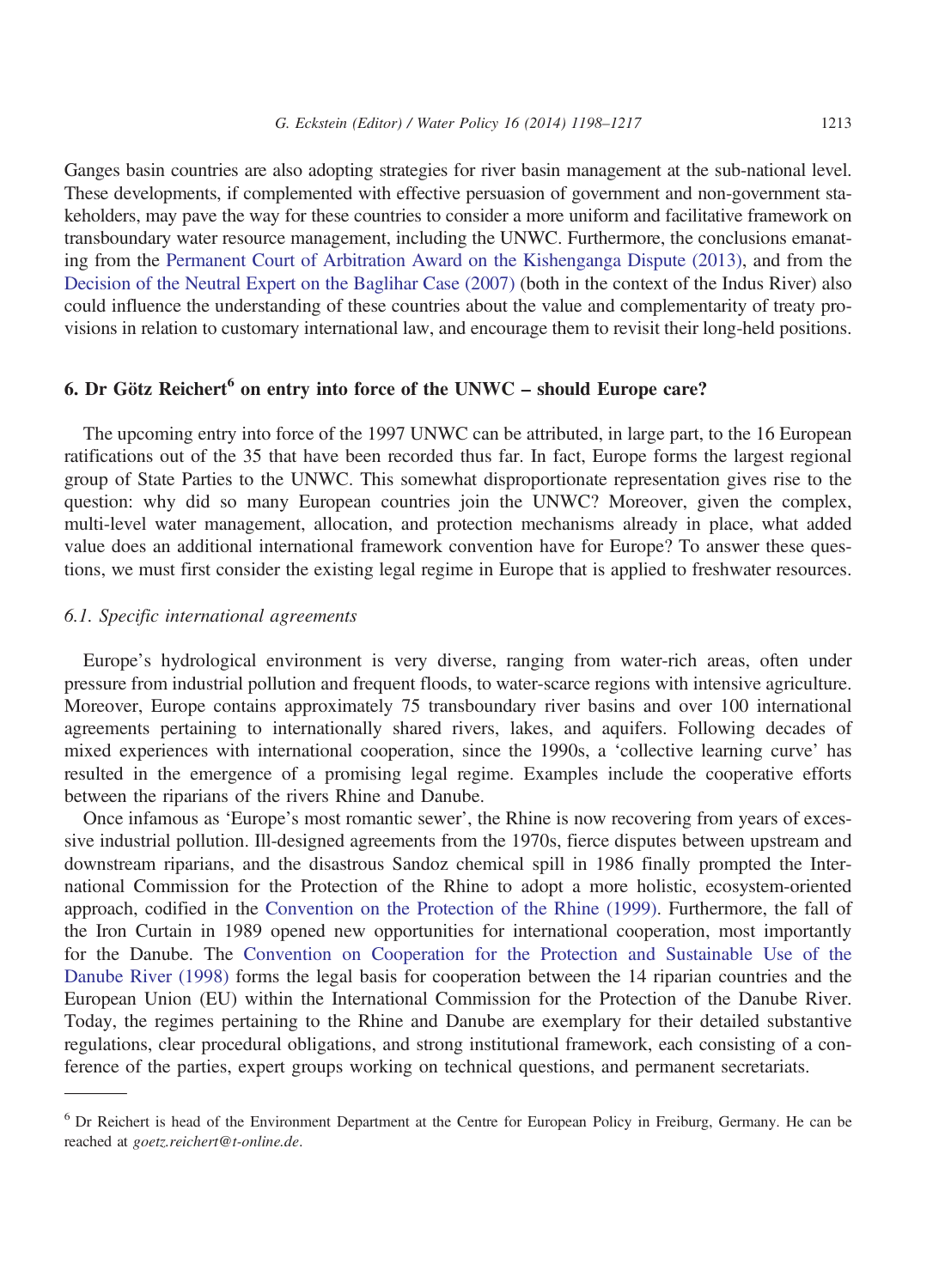## 6.2. 1992 UNECE Watercourses Convention

Substantive, procedural, and institutional elements are also established by the [UNECE Convention on](#page-20-0) [the Protection and Use of Transboundary Watercourses and International Lakes \(1992\)](#page-20-0) (UNECE Watercourses Convention), which functions as an overarching general agreement. Originally designed as a regional framework convention for European and Central Asian countries under the auspices of the UNECE, the UNECE Watercourses Convention was opened to all United Nations' members in February 2013. Presently, the UNECE Watercourses Convention has 40 parties.

The UNECE Watercourses Convention's institutional provisions, which establish a regular meeting of the parties and a permanent secretariat and various expert working groups, enable the regime to play an active role in the development of international water law in Europe and beyond. Together with its [Protocol](#page-20-0) [on Water and Health to the 1992 Convention on the Protection and Use of Transboundary Watercourses](#page-20-0) [and International Lakes \(1999\),](#page-20-0) the [Protocol on Civil Liability and Compensation for Damage Caused by](#page-20-0) [the Transboundary Effects of Industrial Accidents on Transboundary Waters, to the 1992 Convention on](#page-20-0) [the Protection and Use of Transboundary Watercourses and International Lakes \(2003\)](#page-20-0) (not yet in force), and a number of soft law instruments such as the [UNECE Model Provisions on Transboundary Ground](#page-20-0)[waters \(2014\),](#page-20-0) the UNECE Watercourses Convention provides guidance for the continuous improvement of international cooperation on the protection and use of transboundary water resources. This is reflected in a number of subsequent international agreements, such as the 1994 Danube Convention, 2002 Meuse Agreement [\(International Agreement for the River Meuse 2006\)](#page-20-0), the 1998 Portuguese–Spanish Basin Agreement [\(Convenio sobre cooperación para la protección y el aprovechamiento sostenible de las](#page-20-0) [aguas de las cuencas hidrográficas hispano-portuguesas, 1998](#page-20-0)), and the 1999 Rhine Convention. All of these instruments make a serious effort to adapt the basic approach of the UNECE Watercourses Convention to their specific needs. The agreements share the catalog of aims and principles laid down by the UNECE Watercourses Convention (e.g. sustainable water management, the precautionary principle, and the polluter-pays principle). They also establish river commissions with significant tasks and competences. Most importantly, all agreements take the 'river basin' as the managerial unit for the protection and management of freshwater resources, including both surface waters and groundwater.

#### 6.3. EU Water Framework Directive

The EU is also involved in international cooperation on transboundary freshwater resources in Europe, inter alia, as a party to the UNECE Watercourses Convention and conventions on the Danube, the Elbe, the Oder, and the Rhine. Since 2000, the [EU Water Framework Directive 2000/60/EC](#page-20-0) (EUWFD) has played a pivotal role both in implementing the EU's obligations under international conventions and in further developing international water law. Its objective is to achieve good qualitative and quantitative status of domestic and transboundary freshwater resources in the EU by 2015. To this end, the EUWFD has set up a complex and challenging regulatory program including the phasing-out of hazardous substances, and controls over the abstraction of fresh surface water and groundwater.

The EUWFD follows the drainage basin approach and regards the hydrological 'river basin' as a starting point. The corresponding management unit is the 'river basin district' (RBD), which refers to 'the area of land and sea, made up of one or more neighboring river basins together with their associated groundwaters and coastal waters'. If transboundary effects occur within a river basin, the EU Member States concerned must establish an 'international RBD' and coordinate the implementation of the EUWFD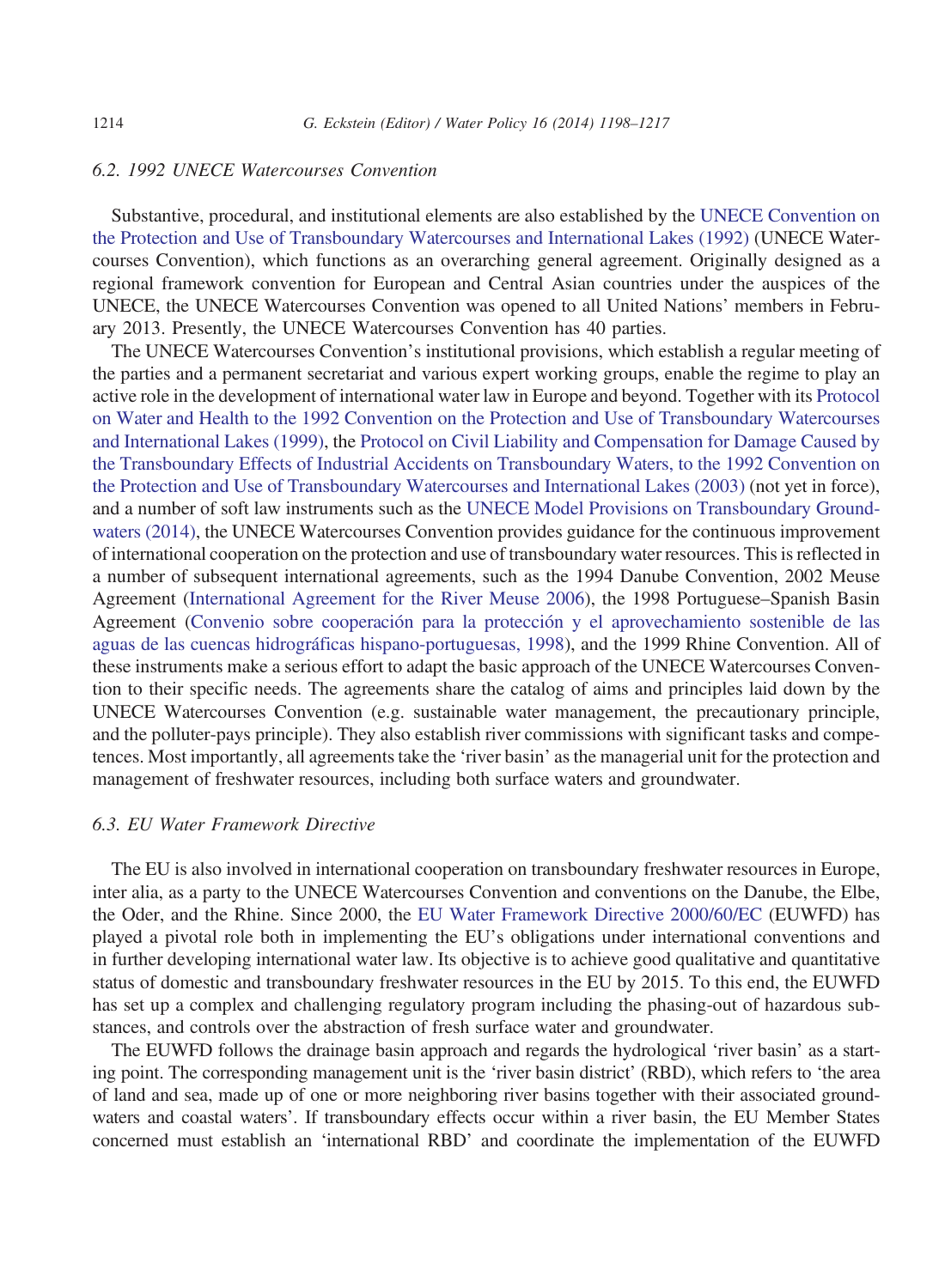<span id="page-18-0"></span>

Fig. 5. Map of EU river basin districts indicating transboundary cooperation. Source: European Commission: [http://ec.europa.](http://ec.europa.eu/environment/water/water-framework/facts_figures/pdf/Transboundary-cooperation-%202012.pdf) [eu/environment/water/water-framework/facts\\_figures/pdf/Transboundary-cooperation-%202012.pdf](http://ec.europa.eu/environment/water/water-framework/facts_figures/pdf/Transboundary-cooperation-%202012.pdf).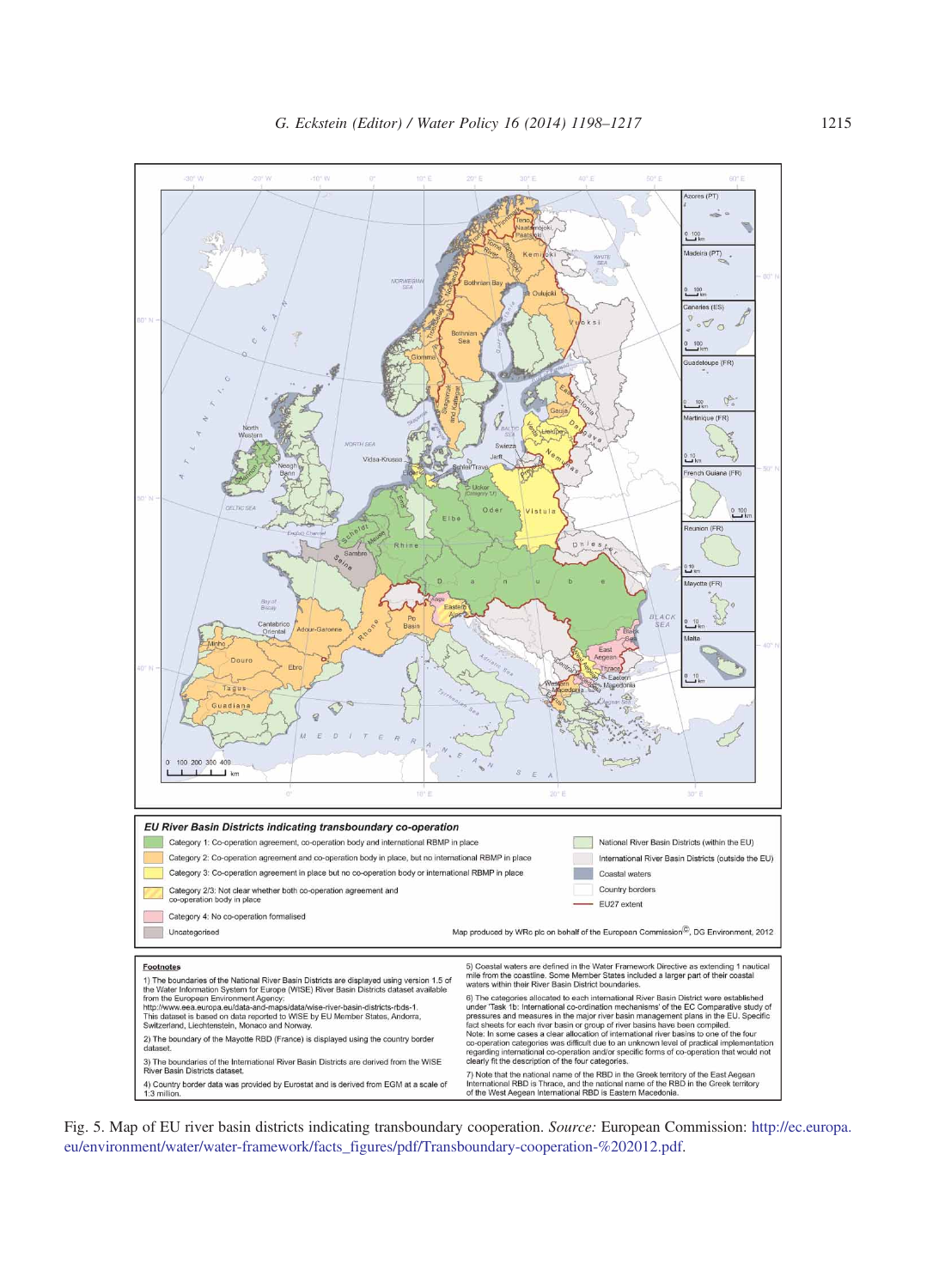<span id="page-19-0"></span>through a single River Basin Management Plan (RBMP) (see [Figure 5](#page-18-0)). A river commission established under international law may be entrusted with implementation of the EUWFD. Where an RBD extends beyond the territory of the EU, the EU Member States concerned must seek appropriate coordination with the non-EU riparians in order to achieve the EUWFD objectives. This is quite a challenge, given that 60% of the EU territory is covered by international river basins, and 55 of the current 110 RBDs are considered international. Nevertheless, international RBMPs have been adopted in several transboundary basins such as the Danube, Rhine, and Elbe within the framework of the respective international river commissions. Therefore, the EUWFD constitutes a legal interface between EU water law and international water law, thereby forming the centerpiece of an increasingly elaborate multi-level governance regime for the protection and management of transboundary freshwater resources in Europe.

### 6.4. Europe and the UNWC

In the light of this elaborate multi-level regime, why should Europe care about the entry into force of the UNWC? With the 'globalization' of the UNECE Watercourses Convention, the question becomes even more pressing. While both legal instruments are universal framework conventions open to all states, they fulfill different but complementary functions: the UNWC primarily codifies the status of customary international water law. The long-standing controversy on the relationship between the principle of equitable utilization and the 'no harm rule' clearly shows that the UNWC, at its core, is still focused on basic conflicts over transboundary freshwater resources and provides a legal framework for their balanced resolution. In contrast, the UNECE Watercourses Convention, with its detailed provisions for substantive, procedural, and institutional rules, goes well beyond the 'least common denominator' of customary law and contributes to the further development of international water law. For countries willing to pursue integrated water management based on the drainage basin approach in close cooperation with their fellow riparians, the UNECE Watercourses Convention serves as a supplement rather than an alternative to the UNWC.

Over time, European countries have learned – sometimes the hard way – that international cooperation on the protection and management of shared freshwater resources is beneficial for all riparians. This is why Europe now forms the largest block of State Parties to the UNWC. Decades of intense work in international fora, such as river commissions and expert groups, have gradually created mutual understanding and trust. The EUWFD has added challenging requirements to the substantive content of this work. On one hand, European countries should share their experiences; on the other, they can benefit from the experiences of other regions. Therefore, Europe should continue to be involved in the global discussion and further development of international water law. Becoming a party to the UNWC would be a clear commitment in this respect. In a world where water-induced controversies are still the cause of many conflicts, a 'constitution of the Earth's freshwater resources' recognized by the community of states is needed. Therefore, European countries should care, and join the UNWC.

#### References

Agreement (with Annexes) between the United Arab Republic and the Republic of Sudan for the full utilization of the Nile waters. Signed at Cairo, 8 November 1959; in force 22 November 1959. Available at [http://internationalwaterlaw.org/](http://internationalwaterlaw.org/documents/regionaldocs/uar_sudan.html) [documents/regionaldocs/uar\\_sudan.html](http://internationalwaterlaw.org/documents/regionaldocs/uar_sudan.html).

Agreement on the Nile River Basin Cooperative Framework. Available at [http://internationalwaterlaw.org/documents/](http://internationalwaterlaw.org/documents/regionaldocs/Nile_River_Basin_Cooperative_Framework_2010.pdf) [regionaldocs/Nile\\_River\\_Basin\\_Cooperative\\_Framework\\_2010.pdf.](http://internationalwaterlaw.org/documents/regionaldocs/Nile_River_Basin_Cooperative_Framework_2010.pdf)